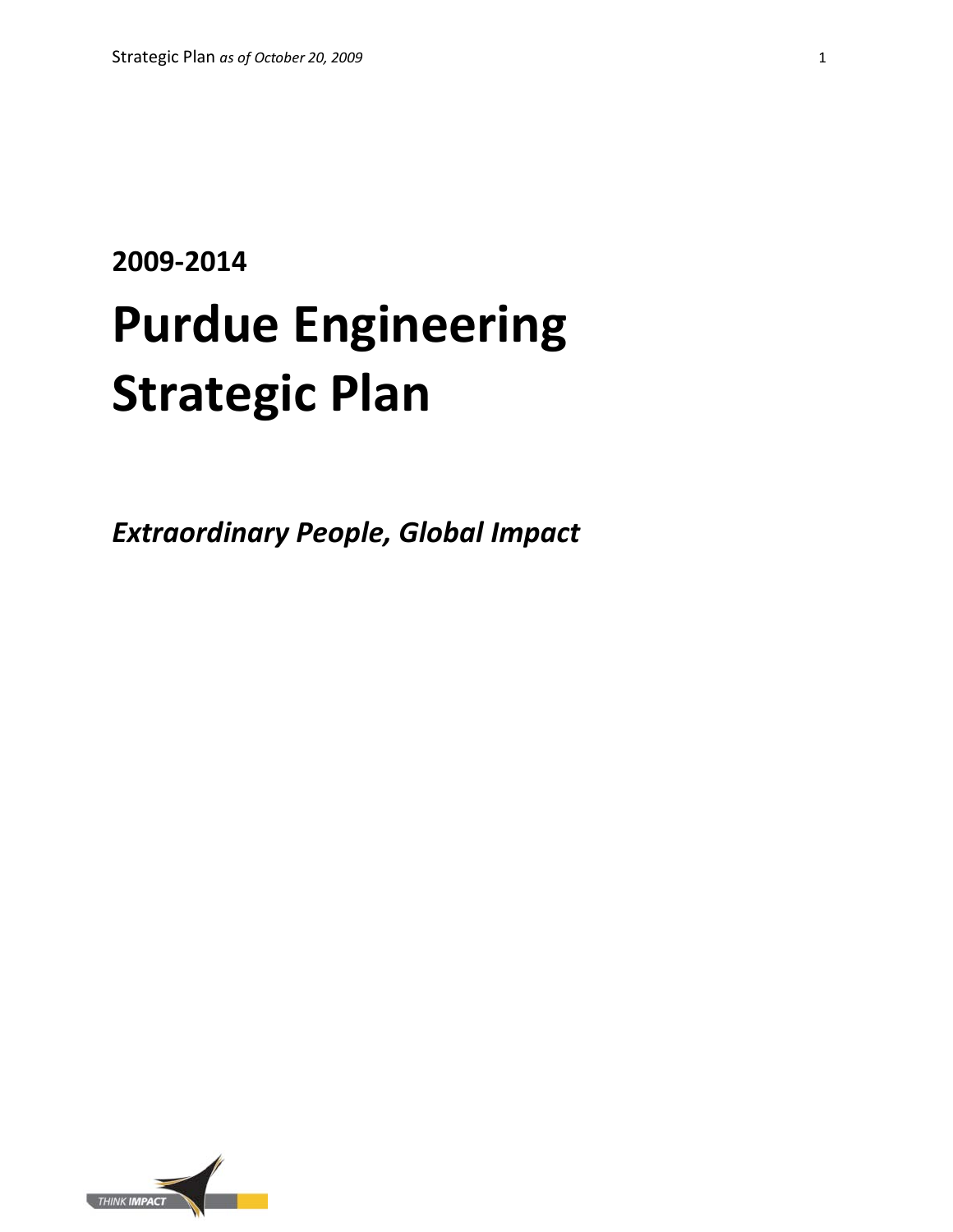# **Transforming the 21st Century University**

*"We must serve as a hub for global innovation and global collaboration. We have the opportunity as never before to link business enterprises to a worldwide network of strategic partners and to ensure our students have global credentials."* 

*Purdue President France A. Córdova*

#### *Conditions for Change*

In 1945, the federal government issued *Science: The Endless Frontier*, a report authored by Vannevar Bush that redefined the role of universities and transformed scientific research. Today, leaders of the U.S. National Academy of Engineering, believe that we are in the midst of another defining moment.

*"Growing global competition and the subsequent restructuring of industry, the shift from defense to civilian work, the use of new materials and biological processes, and the explosion of information technology - both as part of the process of engineering and as part of its product have dramatically and irreversibly changed how engineers work.*

*"Every engineering project…occurs in a holistic, noisy, messy social environment."* 

*William A. Wulf, president emeritus of the National Academy of Engineering*

*"Engineering education is undergoing a revolution that will take how engineers learn and work from the world of the 20th century to the limits of the 21st century and all that this new kaleidoscopic, interdependent, global world demands.* 

*"The research university of the 21st century can and must be a great force for enlightenment, for integration, and for prosperity. The research university of the 21st century should not flourish only in one nation, or on one continent, or in one region. It should grow and spread its good works in all regions and on behalf of all people."* 

*Charles M. Vest, president of the National Academy of Engineering* 

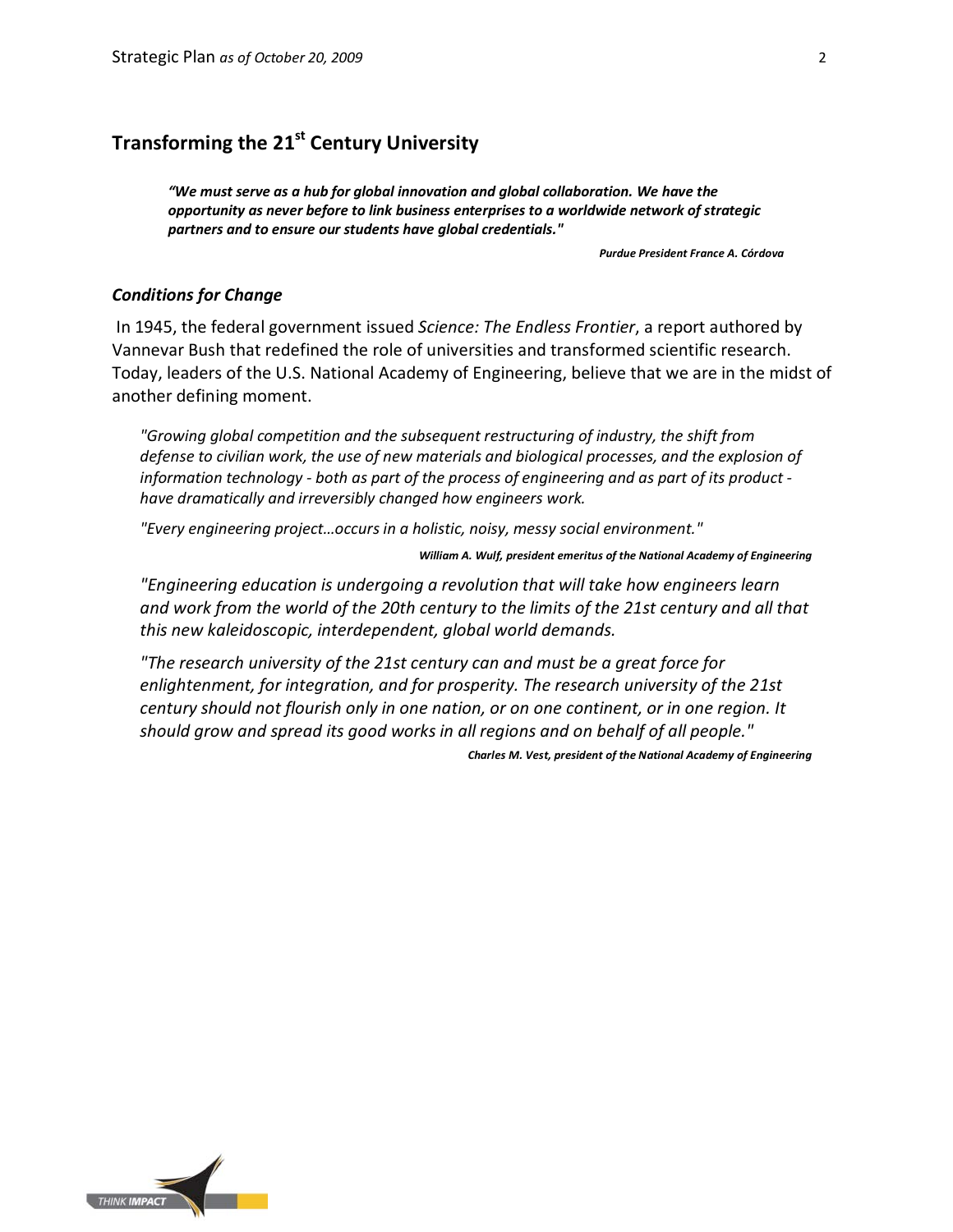#### *Inspiration for Change*

Today there are major forces driving change in engineering. The profession is becoming more global every day. This changes how we think about research collaborations and opportunities, it changes the nature of our research and our engagement, it changes who our students are, and it changes the experiences our students will need in order to compete and thrive in the global profession.

A second dramatic change that has already affected engineering is in the growth of interdisciplinary research. The greatest strides in engineering, and in other fields, are happening at the boundaries, where disciplines meet. Sensors and simulation, nano-materials and electronics, energy and environment, and healthcare and engineering are just a few examples.

A third challenge is the phenomenal rate of technological change. The doubling of technology knowledge every five years or less has profound implications for curriculum, continuous learning, and collaboration.

Students entering the world of engineering have distinct interests and concerns that reflect their experience. They are focused on environment and sustainability, alternative energy sources, intelligent systems, integrated media, and virtual reality. Whether they are studying in Europe or Asia, North or South America, Africa or beyond, all want to make a difference. Our challenge is to live up to their expectations; to create the educational experiences that will allow them to make the difference they care so passionately about. This will be the hallmark of the great global universities.

Purdue Engineering is uniquely positioned to rise to world preeminence, drive research agendas which respond to the challenges and opportunities of the 21st century, and shape engineers who will impact the global engineering profession and society.

We invite you to join us on this amazing voyage into a new world.

With warm regards, Leah H. Jamieson *The John A. Edwardson Dean of Engineering*

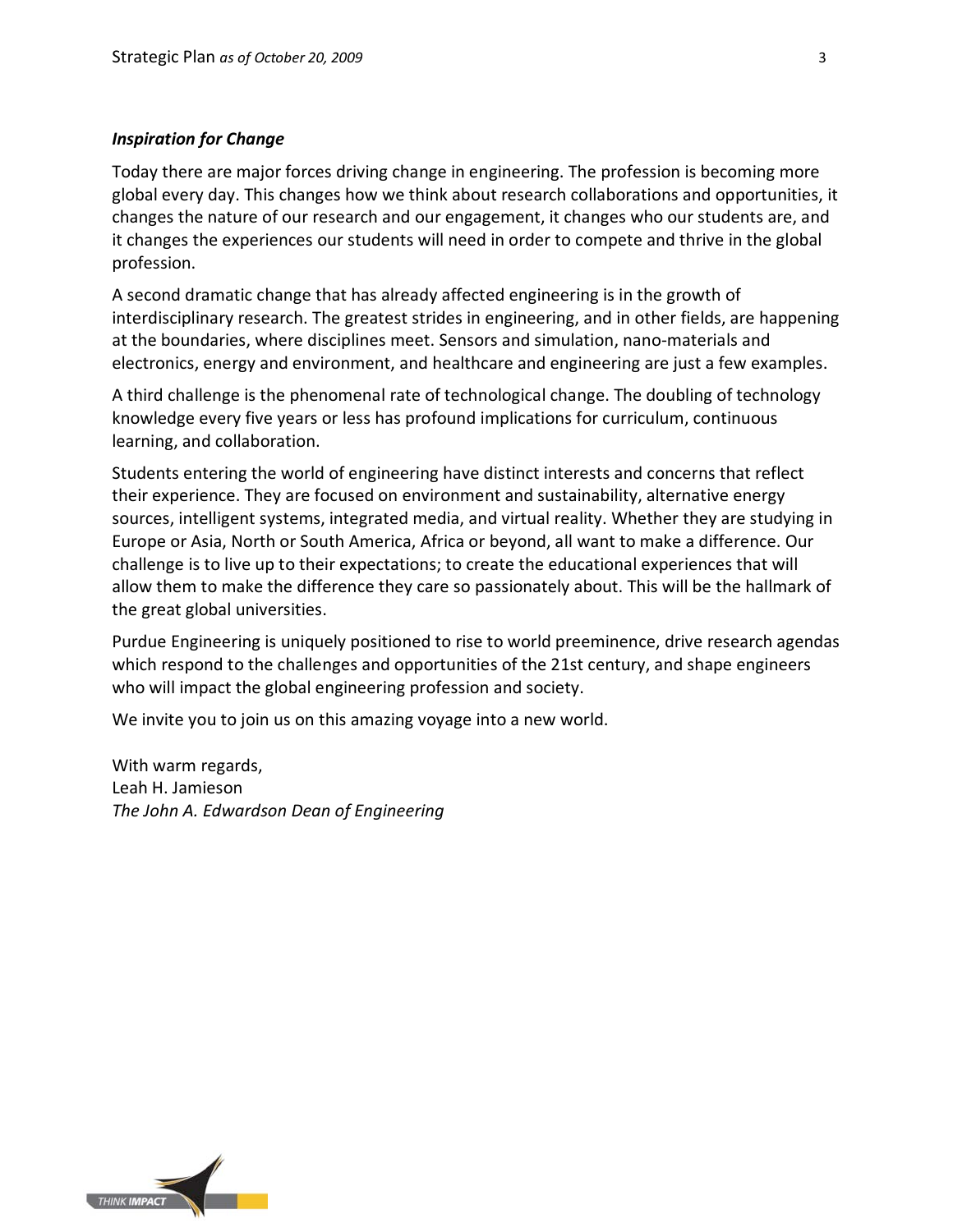# **Societal Impact – Global Reach**

*"Global universities can bring knowledge and new ideas to address the issues and challenges of a connected yet disconnected world. They can also facilitate dialogue and respect across diverse civilizations and cultures."* 

*SHIH Choon Fong, president of the National University of Singapore*

#### *Discovering Our Future; Celebrating Our Past*

This strategic plan envisions a future beyond its six years and builds on a platform of excellence, which was made stronger than ever in our most recent past by investing in a wellspring of talented faculty and new facilities. It is the product of two years of conversation with faculty, students, and staff as well as input from our key stakeholders worldwide: parents; alumni and friends; and academic, corporate, and governmental partners. The details of the plan reflect our commitment to each other and all the people who support us. It honors the noble pursuits of discovery and learning and sets us on a path to reach our aspiration of international preeminence, not just for the college, but for our people and our programs.

When we *Think Impact*, we recognize our obligation to serve society. Through our endeavors and achievements in discovery and learning, we engage students and colleagues, neighbors and neighboring Hoosiers, fellow Americans and fellow citizens of the world. Engagement weaves through the plan as a cohesive and compelling context for all that we do. Another source of strength and pride, our worldwide network of alumni, partners, friends, and colleagues is loyal and passionate. They share our desire to make a difference.

Our heritage as a land grant university is to teach agricultural, military and mechanical arts, the fundamental values reflected in the bold vision of Vermont Senator Justin Smith Morrill, whose legislation in 1862, laid the foundation for Purdue and established Engineering as its strongest anchor. "*This bill proposes to establish at least one college in every State upon a sure and perpetual foundation, accessible to all, but especially to the sons of toil, where all of needful science for the practical avocations of life shall be taught*," he wrote.

Morrill changed higher education in the  $19<sup>th</sup>$  century. Vannevar Bush redefined the role of higher education in the 20<sup>th</sup> century. Now, in the 21st century, Morrill's definition of "*science for the practical avocations of life*" and Bush's role of the modern research university are transforming again. Universities today are challenged to change or founder as our world becomes increasingly interconnected and interdependent. Purdue can deliver on this challenge.

From these solid foundations, we are poised to reach our ultimate goal to benefit humanity by graduating engineer leaders and innovating in research.

In short, we believe *Extraordinary People* pursuing shared passions in a spirit of mutual benefit will make *Global Impact*.

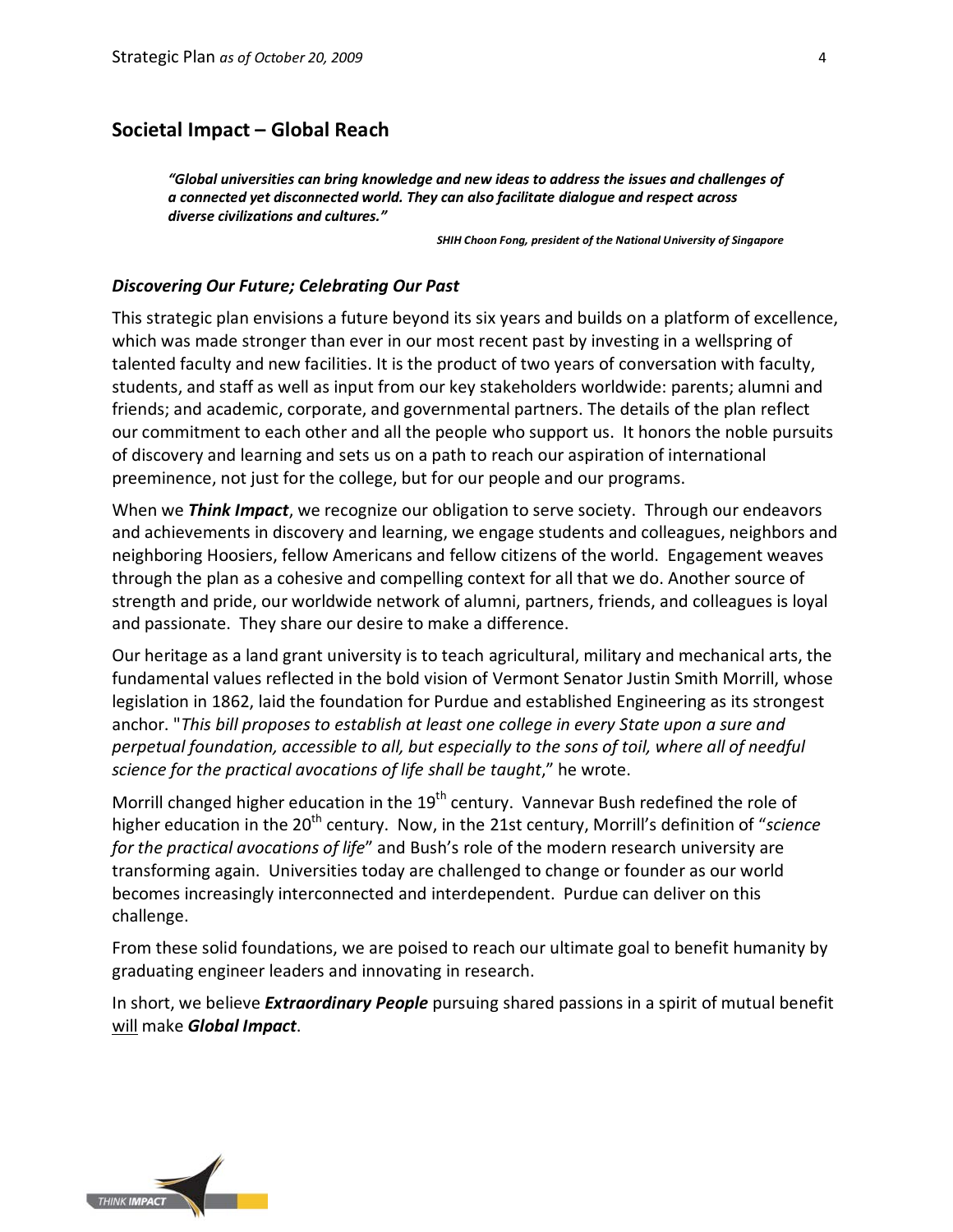#### **Vision:**

#### *We will be known for our impact on the world.*

By empowering our faculty, staff and students to excel, engage, and make a difference, our Purdue Engineering Graduates and Research will impact the wellbeing and prosperity of Humanity with compassion and concern for the sustainability of our Planet and beyond.

Our impact will be recognized through measurable human and economic benefit at home and abroad, the esteem of our peers and stakeholders, the generosity of our alumni and friends, and the demand for our graduates, expertise, and discoveries.

#### **Mission:**

# *To advance engineering learning, discovery, and engagement in fulfillment of the Land Grant promise and the evolving responsibility of a global university.*

#### **Leadership Values:**

*Relevance and Impact, Creativity and Vision, Excellence and Commitment, Leadership and Action, Respect and Community, Collaboration and Connection, Concern for Humanity and Ethical World Citizenship*

Our power is in our people. While we embrace all of the characteristics of good citizenship and colleagueship, we are emphasizing these attributes as ideals that will help us shape our future as one of the world's most distinguished Colleges of Engineering.

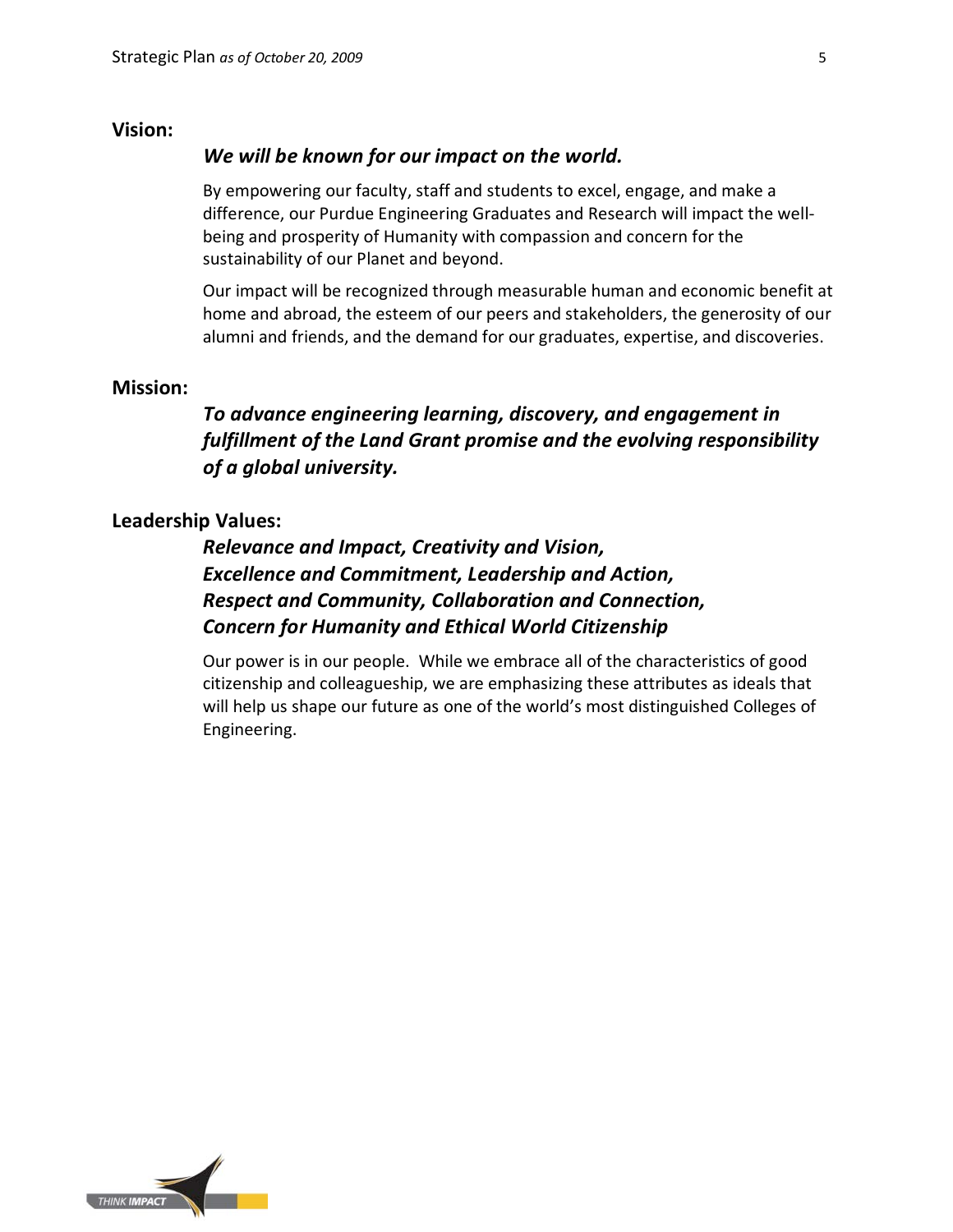# **Seizing Opportunities**

*"As a society transforms, the education system must respond to change. It is only then that it will be relevant."*

*Pratibha Devisingh Patil, President of India*

# **Goal 1: Graduates Effective in a Global Context**

*Purdue Engineers will be prepared for leadership roles in responding to the global, technological, economic, and societal challenges of the 21st century.*

*Our graduates will be ready to make a difference at home and around the globe by* 

- a) adding value and innovation to engineering projects and collaborations,
- b) identifying and addressing significant problems and opportunities,
- c) learning and broadening professionally and as global citizens throughout life,
- d) engaging with critical stakeholders, high performance teams, and knowledge networks,
- e) celebrating diversity and respecting differences in ideas, people and cultures
- f) leading from a global perspective and commitment to a sustainable future

## **Goal 2: Research of Global Significance**

# *We will focus our talent and facilities on research with great potential for expanding the boundaries of science and technology and addressing the global challenges and opportunities of the 21st century.*

#### *Our research will serve society by*

- a) translating what is known across disciplines to innovate effective and sustainable solutions to local and global societal challenges,
- b) discovering breakthrough science and disruptive technologies that change paradigms and create technology revolutions,
- c) engaging critical stakeholders to help appropriately identify and solve problems of concern to society and to anticipate and respond to opportunities presented in the dynamic global market,
- d) stimulating creativity and high performance through knowledge networks and flexible, vibrant, risk-tolerant environments
- e) leading from a global perspective and commitment to a sustainable future

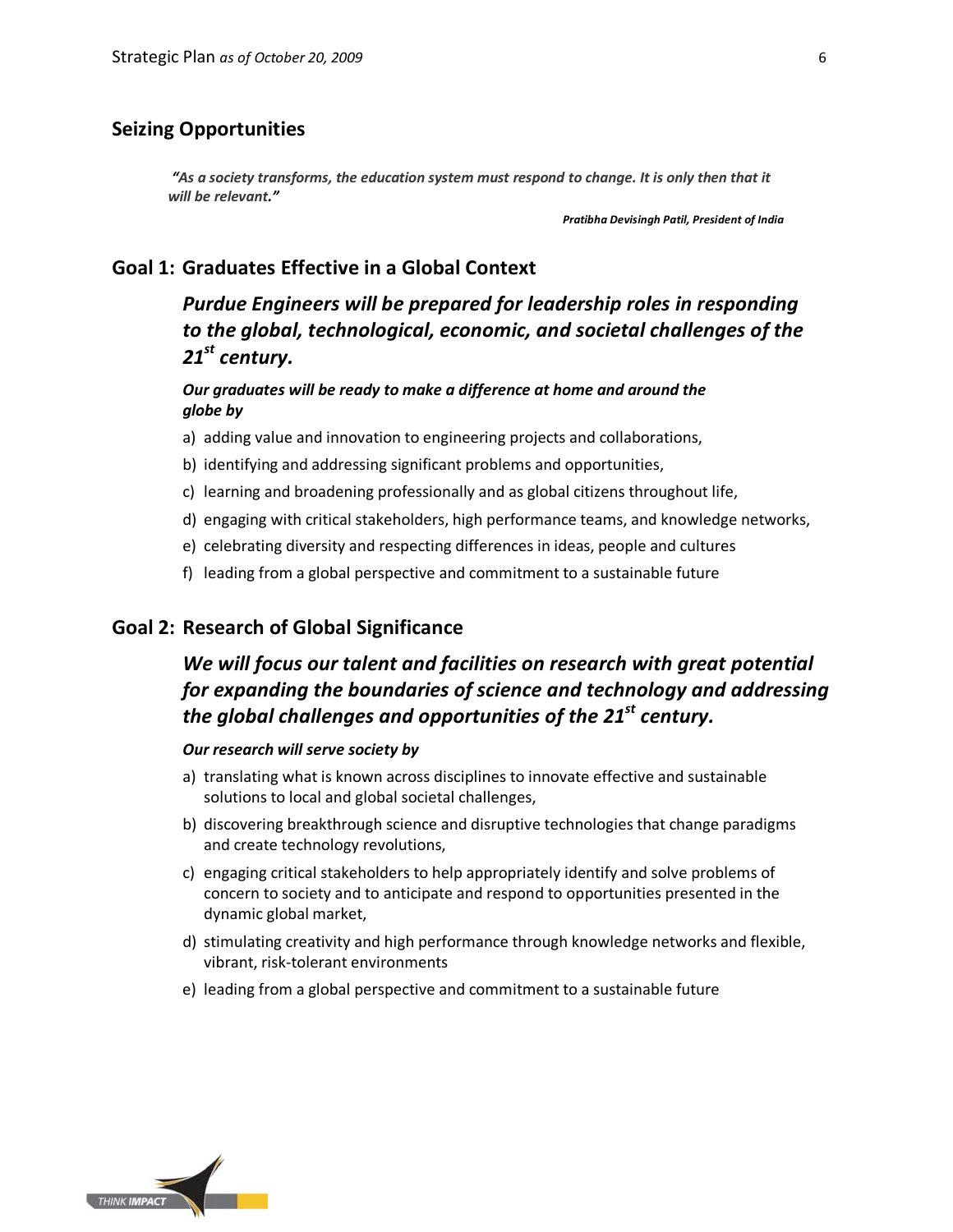# **Goal 3: Empowering Our People; Enriching Our Culture**

# *Together, WE – Faculty, Staff, and Students – will make the environment in which we work, create, and study, the best in the world for the creative intellect we already have and the talent that will join us.*

*Our Faculty, Students and Staff will serve, create, and learn by* 

- a) continually learning and improving
- b) acting on opportunities and taking creative risks
- c) engaging with critical stakeholders and knowledge networks
- d) creating a mutually supportive and inclusive community
- e) adding value to teams, committees, projects, and relationships
- f) recognizing and responding to the needs and concerns of guests, peers, students, and colleagues
- g) leading from a global perspective and commitment to a sustainable future

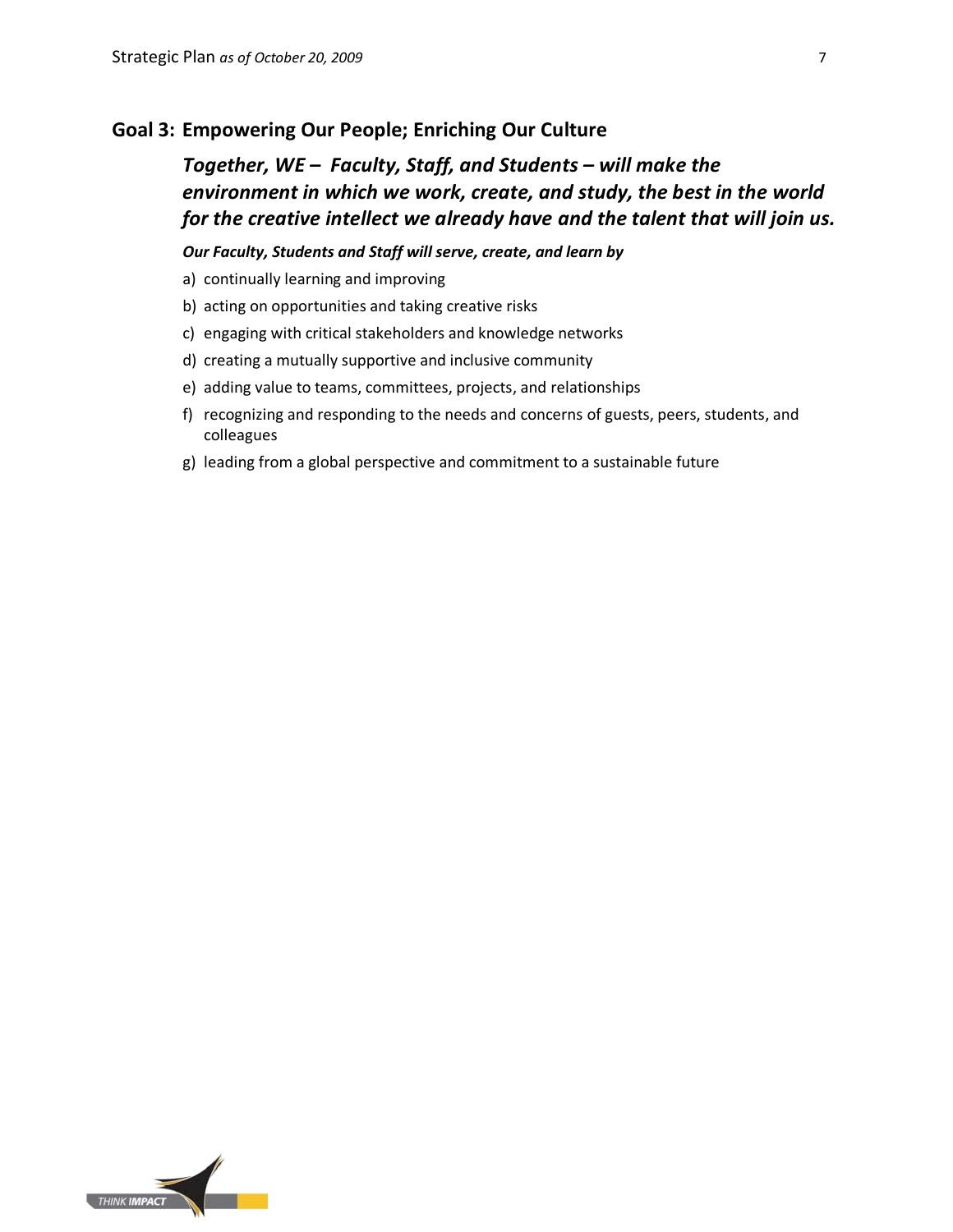#### **Strategy 1: Developing "Virtuoso" Faculty Talent**

*We will transform engineering education and produce transformative research by embodying the attributes identified for 21st Century global leadership and success as a Purdue Engineering professional.*

#### *Strategy Elements:*

- *a) Provide opportunities to develop Purdue Faculty of 2020 so the knowledge, abilities, and qualities identified in the Purdue Engineer of 2020 strategy will be internalized and modeled by our teachers and researchers and integrated into curriculum and research development.*
- *b) Cultivate faculty ability to recognize and tune their research strategy to a changing environment, nurturing their creative talents, and honing their skills for identifying and managing creative and intellectual risks in a process and environment that is safe and career enhancing.*
- *c) Recruit faculty who demonstrate the leadership qualities deemed necessary for a 21st century engineer with particular emphasis on creativity, adaptability and the ability to effectively communicate and collaborate across disciplines, institutions, and cultures.*
- *d) Provide progressive leadership development for faculty to prepare them to envision and lead large-scale, highimpact research programs, assume high-profile, prestigious advisory and administrative appointments, and excel as teachers, mentors, and role models.*
- *e) Evolve Promotion and Tenure.*

*Aspects identified by faculty include a) aligning the review process to evaluate effectively contributions beyond traditional boundaries, e.g., home department or discipline; international projects or partners, b) redefining scholarly contribution and how it is demonstrated, c) recognizing accomplishments in high-impact, nontraditional activities, e.g., exploration and creation of new fields, invention and commercialization of intellectual property.* 

*Aspects identified by students and staff a) recognizing teaching excellence described as motivating, inspiring, and passionate and b) commitment and contributions to the overall well-being of the college and the university beyond the traditional faculty committees and service obligations.*

# **Attributes of the PURDUE ENGINEER OF 2020**

#### *ABILITIES:*

- *Leadership*
- *Teamwork*
- *Communication*
- *Decision-making*
- *Recognize and manage change Work effectively in diverse and multicultural environments*
- *Work effectively in the global engineering profession*
- *Synthesize engineering, business and societal perspectives*

#### *KNOWLEDGE AREAS:*

- *Science and math*
- *Engineering fundamentals*
- *Analytical skills*
- *Open-ended design and problem solving skills*
- *Multidisciplinarity within and beyond engineering*
- *Integration of analytical, problem solving and design skills*

#### *QUALITIES:*

- *Innovative*
- *Strong work ethic*
- *Ethically responsible in a global, social, intellectual and technological context*
- *Adaptable in a changing environment*
- *Entrepreneurial and intrapreneurial*
- *Curious and persistent continuous learners*

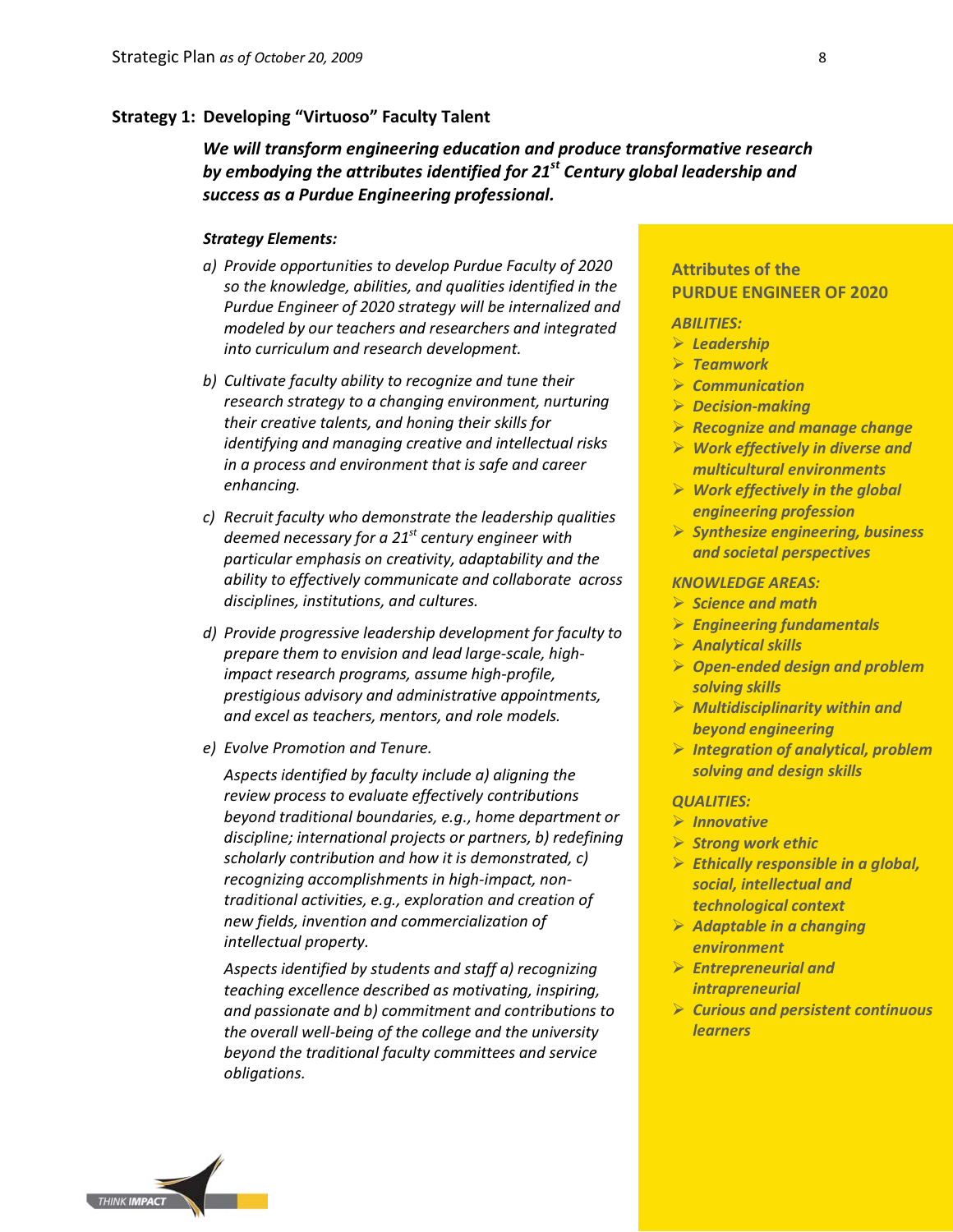#### **Strategy 2: Giving Our Students the "Wings" to Succeed**

*We will provide students a winning atmosphere, safe learning environment, and easy access to services that address the "holistic" needs of the student and help them thrive from start to finish as they pursue their dreams.* 

- *a) Develop quality metrics used to select incoming students so that these indicators are in tune with faculty expectations of ability, drive and potential for success and ensure excellence, access and inclusiveness within the student body.*
- *b) Create new pathways and tailored messages to excite and equip the brightest young scholars, in particular, women and underrepresented minorities, to see engineering as a way to make a difference, pursue it as a career, and choose Purdue as their college of choice.*
- *c) Recruit where our students of interest study, assemble, and live in ways that can be sustained over time for maximum visibility and success by leveraging our networks, tracking and cultivating prospects, and personalizing our communications.*
- *d) Provide safe avenues for students to express concerns about the classroom or campus environment, develop mechanisms to quickly respond to issues and concerns voiced in these forums, and incorporate the student voice into on-going assessments of the quality of the learning environment and student experiences.*
- *e) Integrate and coordinate student-oriented services and communications to improve overall student success as well as the quality and appropriateness of service delivery, student access to services, efficiency of time and effort to get what they need when it is needed, and the quality of their interactions with faculty and staff.*
- *f) Develop instructional and support strategies for classes where students are most vulnerable to early failures and loss of confidence and which form the foundation for future learning.*
- *g) Develop a funding strategy that creates competitive advantage, economic access, and access to the caliber and diversity of the students we want to become Purdue Engineers and that increases cost effectiveness and removes cost of education as a barrier to entry and long-term success.*

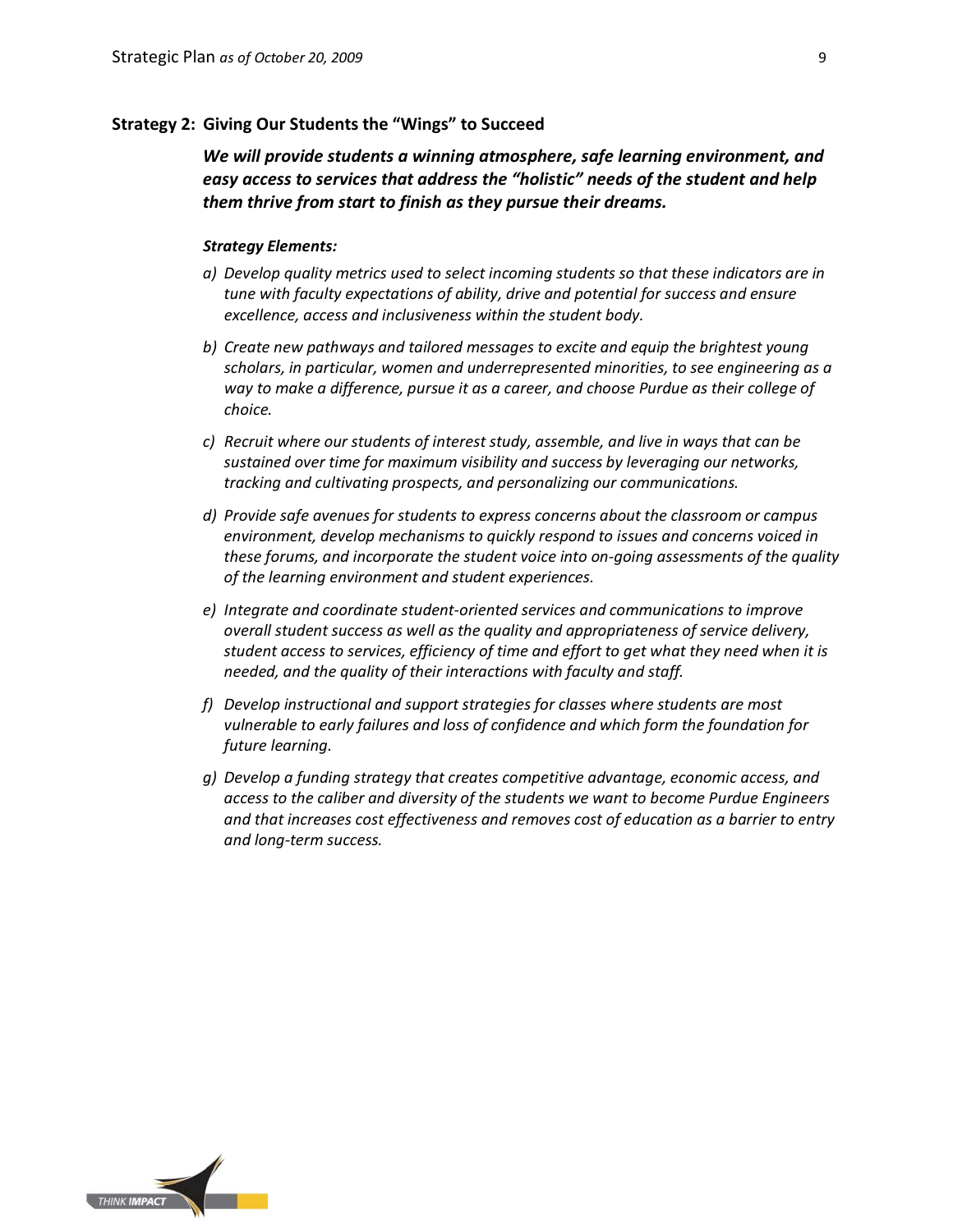#### **Strategy 3: Inspiring Leadership, Realizing Dreams, Achieving Success**

*Together, we will create a climate where every person is treated with respect, empowered to succeed, and contributes to raising the visibility and reputation of the college and a Purdue Engineering degree. In short, we will make Purdue the place we choose to be even when we have opportunities to go elsewhere.*

- *a) Emphasize in administrator, faculty, and staff hiring leadership that supports a respectful and inclusive environment, personal responsibility and accountability to address issues and improve service to faculty, staff, students, and guests, and willingness to listen, learn and improve.*
- *b) Support grass-roots efforts to establish knowledge communities and communities of practice by faculty, staff and students who want to interact with and learn from others who share common interests.*
- *c) Integrate multicultural and diversity representation, training and topics into faculty, staff, student, and administrator recruitment, orientations, campus organizations and committees, speakers, partnerships, courses, etc.*
- *d) Improve channels and opportunities for sharing information with the college community and for inviting open dialogue on issues of community concern.*
- *e) Develop ombuds program so students, staff and faculty have a safe way to share highly sensitive issues and concerns with a person who is empowered to help them*
- *f) Improve overall performance assessment and leadership development planning which includes 360*° *style review process college-wide so clerical, service, professional and grad staff, as well as faculty and administrators can provide feedback up and down the hierarchy.*
- *g) Offer staff leadership development opportunities and design and implement a staff advancement scheme for classifications not covered by other programs.*
- *h) Develop a funding strategy that creates competitive hiring advantage and access to top quality, diverse talent across all faculty, staff, and graduate student staff classifications and which recognizes significant impact on Purdue's international stature of engineering pre-eminence in higher education.*

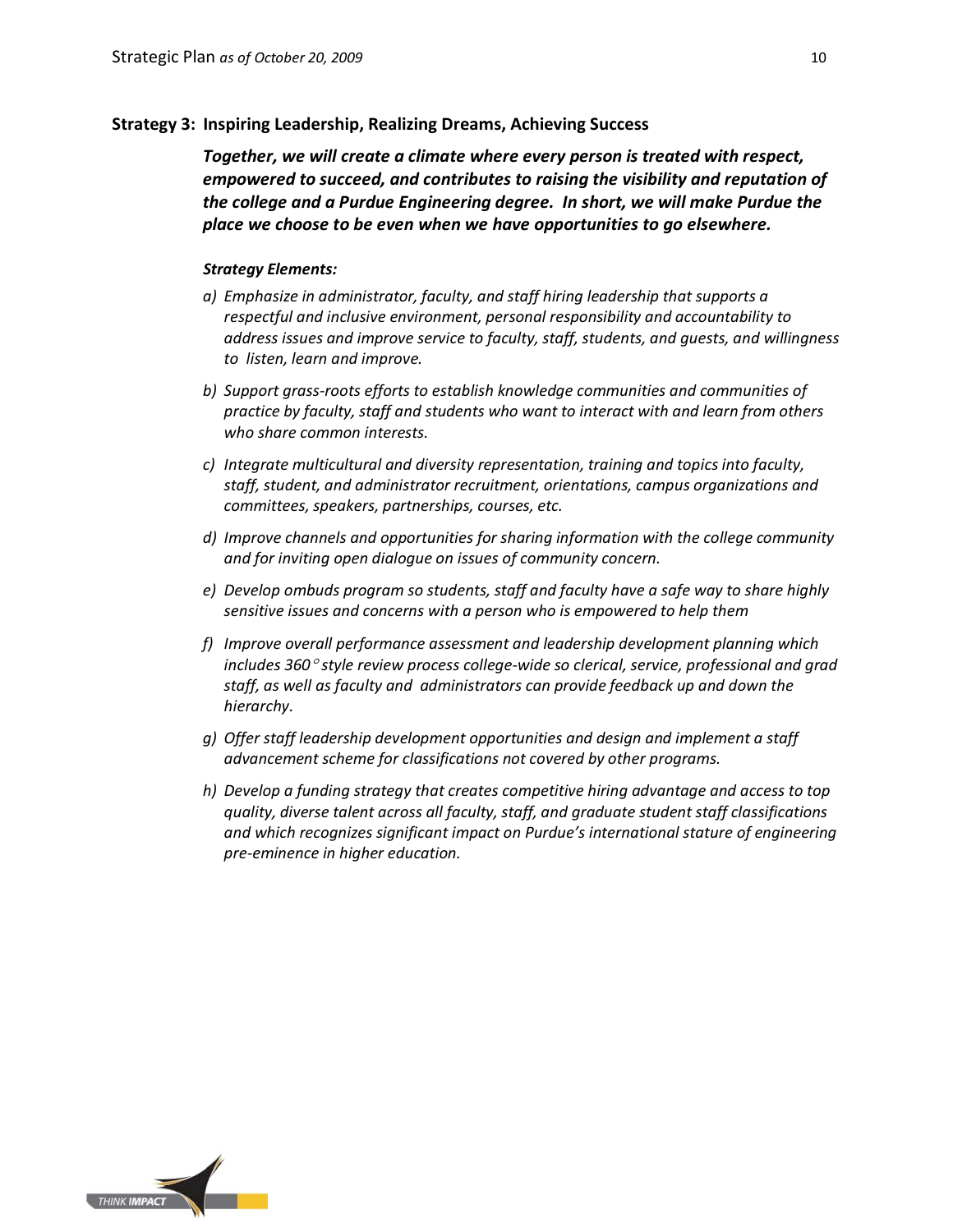## **Strategy 4: Educating "Renaissance" Engineers for the 21st Century World**

*We will provide learning experiences that develop the knowledge, abilities, and qualities necessary for 21st century engineering students to graduate with a Global perspective, commitment to continuous personal improvement, and readiness to translate their education and experiences to success as global professionals and as citizens of our world.*

- *a) Redefine the boundaries of what we consider the College of Engineering to include P-12 students and lifelong learners, to create a continuum of learning that has no borders.*
- *b) Integrate Purdue Engineer of 2020 attributes into engineering curricula, student experiences, and learning outcomes. Strengthen and recognize how these attributes are acquired and demonstrated through student organizations and other co-curricular activities.*
- *c) Develop students' creativity and ability to apply it to decision and design processes and include opportunities for students to learn how to identify and manage creative and intellectual risk in a safe learning environment.*
- *d) Create international cooperative work experiences and internships and pre-graduation work opportunities for international students. Strengthen the connection of learning to career aspirations through engagement of practicing engineers and engineer leaders in industry, academia, government and non-traditional career paths.*
- *e) Offer a variety of avenues for students to engage with leaders and communities locally and globally to apply their knowledge and abilities to improve society in ways that are ethical and environmentally sensitive.*
- *f) Design multi-mode delivery of educational content to accommodate the broad range of student preparation, learning styles, and readiness to advance and reconfigure the learning infrastructure to complement redesigned curricula and new ways of teaching and learning. Increase flexibility for students to personalize their education and experiences.*
- *g) Examine undergraduate learning experiences, particularly the first and second years, to identify opportunities to innovate new teaching strategies, develop teacher/mentor role models, and close gaps between student readiness to advance and faculty expectations for performance.*
- *h) Create a "Professional" masters for engineering-trained executives or rising professionals who need advanced technical and management education.*
- *i) Evaluate doctoral learning outcomes to identify ways to incorporate experiences that will make them ready to enter the academic workforce as teachers, mentors and research leaders.*
- *j) Innovate hybrid approaches to earning an engineering doctorate and new ways to document scholarly progress at the Qualifying Exam stage and/or to demonstrate scholarly contribution as an alternative to the traditional dissertation.*

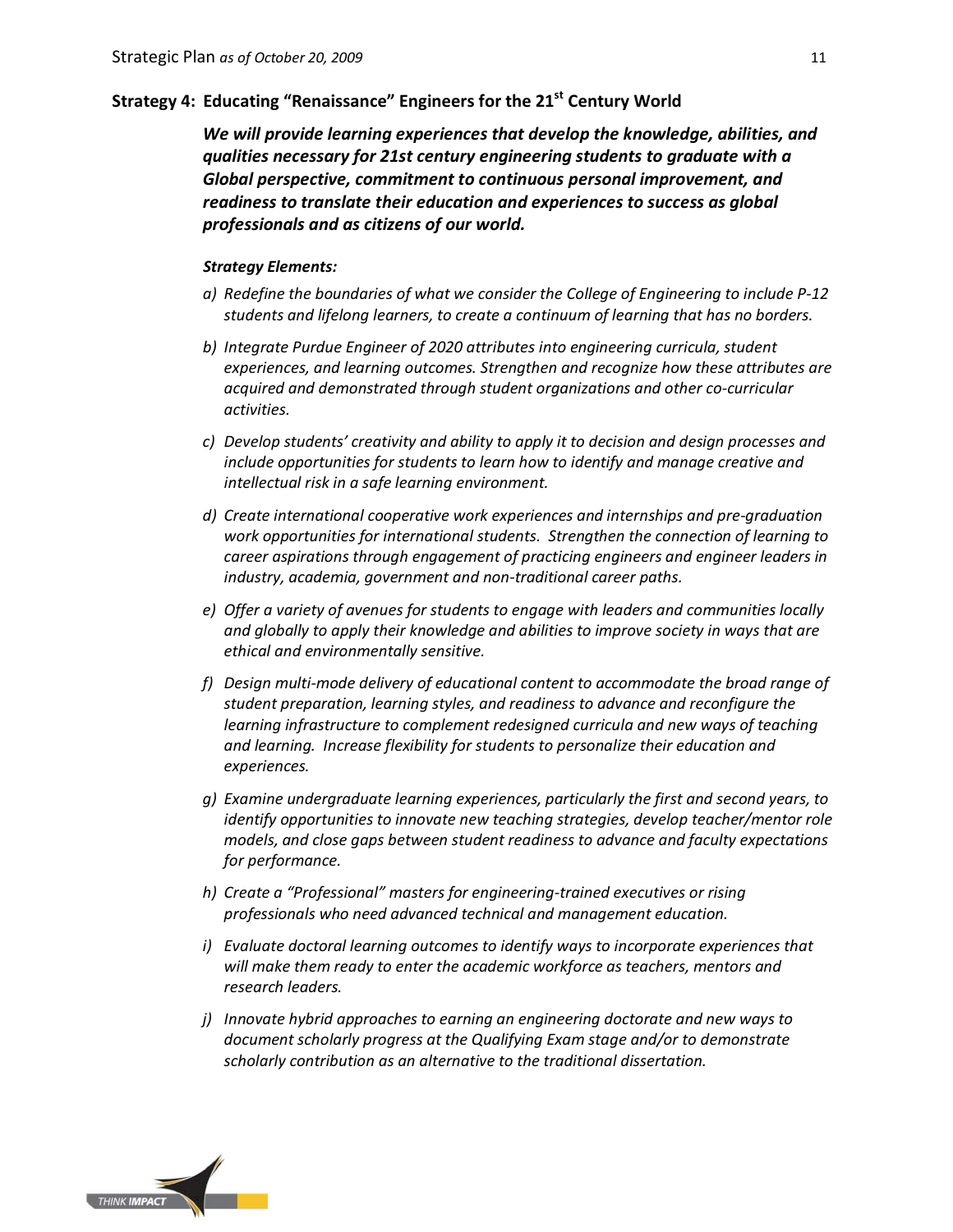#### **Strategy 5: Leveraging Research Prowess for Maximum Impact**

*We will respond to the complex demands of society for humanitarian and economic progress by leveraging the great strength of our expertise, facilities, and international networks to mobilize powerful teams to tackle the enormous challenges and opportunities that face the world today.*

#### *Strategy Elements:*

- *a) Build a vibrant research community with diverse groups of faculty, research staff and doctoral students by continuing to grow our research enterprise both in size and scope , re-evaluating signature area foci with an eye on reconfiguring for improved effectiveness, and tailoring support according to short- and long-term potential for impact.*
- *b) Develop research strategies to tackle mega-scale problems that leverage Disciplinary, College, and Campus expertise and facilities and convey compelling impact visions which will attract collaborators, donors, and sponsors so the efforts can be sustained over very long spans of time and connected across diverse teams and geographies.*
- *c) Identify and provide support structures and resources needed to build and sustain large scope, international teams that take advantage of our research strengths and address issues of the type cited by National Academy of Engineering in its 21st Century Grand Challenge themes and the United Nations' Millennium Goals.*
- *d) Expand our portfolio of partners to include with our traditional partners – industry, academia, and government – and non-traditional partners such as communities, pre-university education, nongovernmental organizations, not-for-profits, and international faculty and business to improve problem identification and solution and long-term sustainability of effort and impact.*
- *e) Evolve research faculty guidelines so this important resource can significantly expand the capabilities and productivity of these large-scale research groups and sustain stable employment through the peaks and valleys of research funding.*

#### **ENGINEERING SIGNATURE AREAS**

- *Advanced Materials and Manufacturing*
- *Energy*
- *Global Sustainable Industrial Systems*
- *Healthcare Engineering*
- *Information, Communications and Perception Technologies*
- *Intelligent Infrastructure Systems*
- *Nanotechnologies and Nanophotonics*
- *System of Systems*
- *Tissue and Cellular Engineering*

#### **DISCOVERY PARK CENTERS**

- *Bindley Bioscience Center*
- *Birck Nanotechnology Center*
- *Burton Morgan Entrepreneurship Center*
- *Center for Advanced Manufacturing*
- *Center for the Environment*
- *Cyber Center*
- *Discovery Learning Center*
- *E-Enterprise Center*
- *Energy Center*
- *Oncological Sciences Center*
- *Regenstrief Center for Healthcare Engineering*

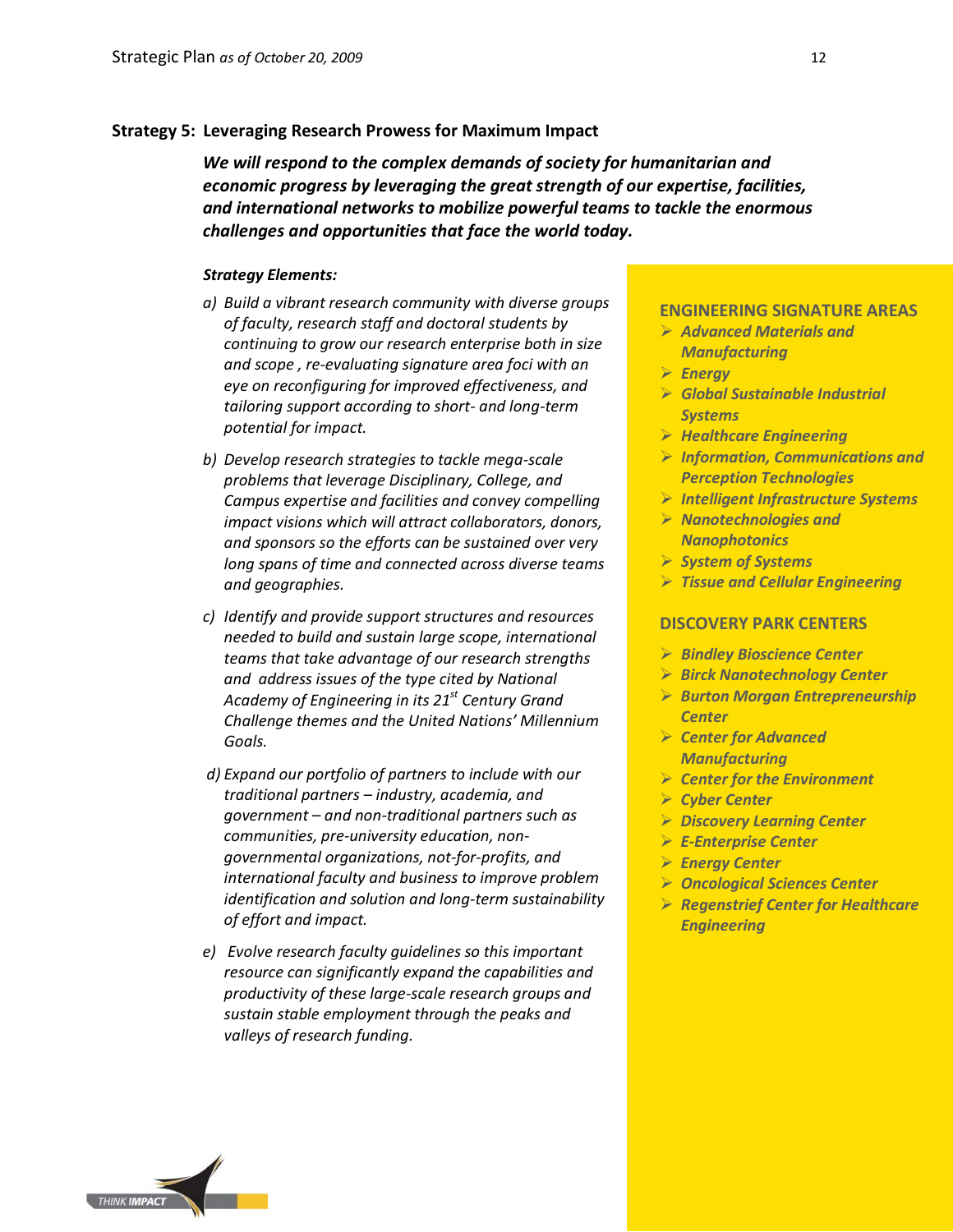#### **Strategy 5 – CONTINUED**

- *f) Offer a portfolio of opportunities and resources for research faculty, staff, and students to engage with gifted research innovators and inventors, science and engineering thought leaders, expert communities, and visionary leaders who translate technology implications to business, policy, funding agencies, media and society to develop research leadership and vision, and expand access to a rich network of leaders and role models.*
- *g) Expand opportunities for undergraduate students to participate in exciting research teams and create research experiences for first year engineering students.*

# **National Academy of Engineering 21st CENTURY CHALLENGES**

#### *Alternative Energy*

- *Make Solar Energy Economical*
- *Provide Energy from Fusion*

#### *The Environment*

- *Develop Carbon Sequestration Methods*
- *Manage the Nitrogen Cycle*
- *Provide Access to Clean Water*

#### *Health*

- *Engineer Better Medicines*
- *Advance Health Informatics*

#### *Security*

- *Secure Cyberspace*
- *Prevent Nuclear Terror*
- *Restore and Improve Urban Infrastructure*

#### *Learning/Computation*

- *Reverse Engineer the Brain*
- *Enhance Virtual Reality*
- *Advance Personalized Learning*
- *Engineer the Tools of Scientific Discovery*

#### **United Nations MILLENNIUM GOALS**

- *Eradicate extreme poverty and hunger*
- *Achieve universal primary education*
- *Promote gender equality and empower women*
- *Reduce child mortality*
- *Improve maternal health*
- *Combat HIV/AIDS, malaria, and other diseases*
- *Ensure environmental sustainability*
- *Develop a global partnership for development*

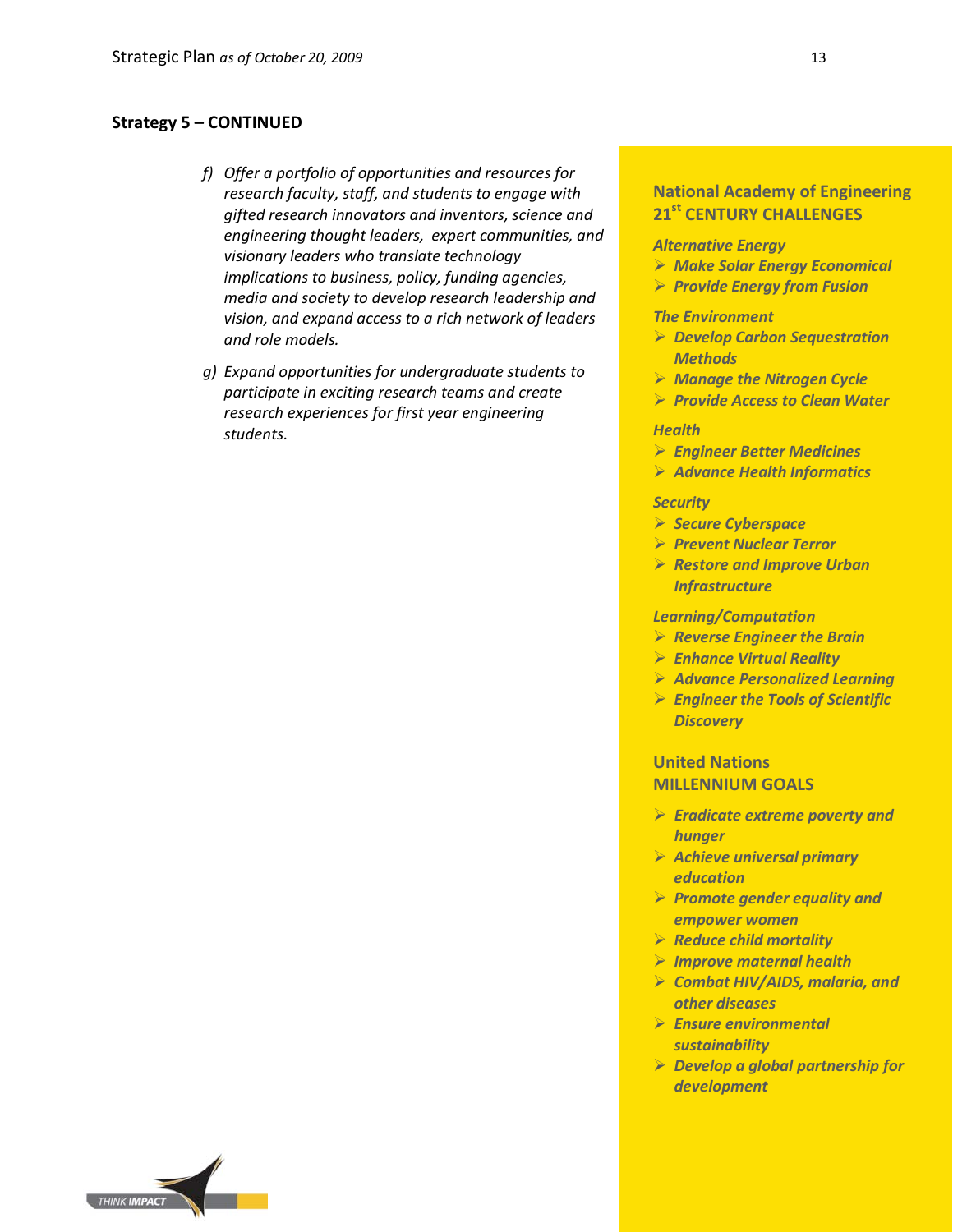#### **Strategy 6: Taking Risks, Fueling Innovation**

*We will fuel invention, breakthrough discoveries, and innovations across our three mission areas by creating an environment that stimulates curiosity, fosters risktaking, and provides intellectual space and freedom to explore and evolve ideas to see where they will lead.* 

- *a) Create a "Skunkworks" / "Gordon Conference" type environment that stimulates freethinking for faculty, staff, and students to generate and pursue novel and/or risky ideas for new research threads, for designing new curriculum, learning experiences and integrative technologies, for creating new physical and virtual learning environments, for exploring different disciplines for potential research synergies, for inventing new products, processes or systems, and for shaping new engagement opportunities.*
- *b) Develop a "think tank" atmosphere where ethical, political, sociological, environmental and other implications of technology development and deployment can be explored in healthy, open debates and which can help faculty and students develop skills to increase their involvement in national and international science and technology agenda setting and their interest in transdisciplinary collaboration.*
- *c) Organize a community of 21st Century "Renaissance" scholars who represent a wide spectrum of knowledge from across the university, who are creative and who possess the power and leadership to integrate diverse knowledge and give them time and resources to develop programs and projects so they can demonstrate these abilities and coach select students who are imaginative, innovative, curious, versatile, and take initiative.*
- *d) Tailor research support, resources, administrative processes and policies, and performance expectations to recognize evolution of research across the continuum from idea seeding to large-scale programs. Leverage expertise and facilities at the Purdue Research Park and the network of alumni venture capitalists and entrepreneurs to increase commercialization of intellectual property and high-tech start-ups.*

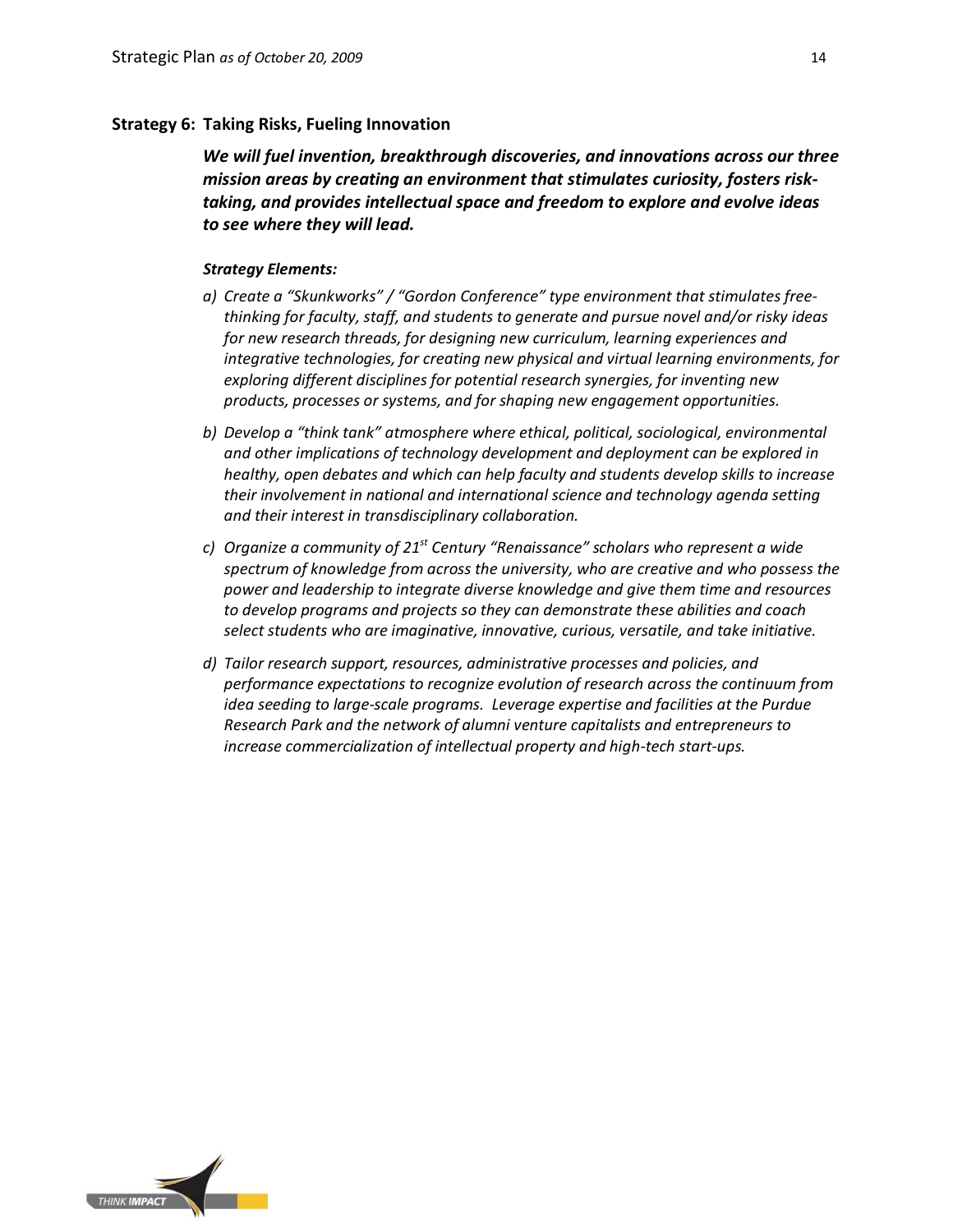#### **Strategy 7: Creating a "Web" of Resources and Connections**

*We will provide access to education, research, and expertise by using technology to share tools and information, and provide access to courses, degrees, and expertise.*

- *a) Leverage the Network for Computational Nanotechnology's NanoHUB model and expertise for "dynamic, communally-constructed" (Vest, 2006) content to mobilize the computing horsepower and networks, visualization, massive data storage, and integrated systems necessary to create the leading networked cyber-infrastructure (CI) in the world which is openly accessible and easily adapted to serve any discipline across the three missions of learning, discovery and engagement.*
- *b) Create an Open Courseware (OCW) initiative in nanotechnology to create THE major educational presence in this area worldwide and leverage this initiative to define and launch a broader cyber-enabled education strategy that identifies the research issues, develops new models for learning, and explores simulation-based education and learning through experiences in virtual environments.*
- *c) Embed cyber-infrastructure (CI) into research activities to increase competitiveness for future large scale calls for proposals and to show how CI enhances the quality and impact of any research endeavor. Develop other virtual research environments to share computational tools, advanced technical concepts, and expert networks, and to expand into educational delivery modes for open access to these same tools, concepts, and networks.*
- *d) Explore new audiences for on-line and distance delivery of science and engineering education content such as high schools needing access to Advanced Placement science courses or course content, pre-university teachers needing advanced certifications or wanting to learn how to incorporate engineering principles into their curriculum, engineering students who are away from campus for coops, internships, research, or international study, faculty who wish to learn about new science and engineering developments or transdisciplinary concepts, executives who manage technical staffs or technology based companies, and political and government science and technology advisors.*
- *e) Integrate new delivery and access modes into the on-line and distance education environment such as instructional games, CI and OCW, and explore new instructional models such as instructors from corporate, academic and governmental partner organizations, research faculty who need to bridge funding gaps, and hiring geographically distributed instructional talent for on-line course support and/or distance delivery of course content.*
- *f) Examine IT infrastructure and support to create a cyber-technology team and to develop a strategy for exploiting the power of the web, increasing access and visibility of on-line resources, developing advanced technologies and user interfaces to meet the growing need to communicate and manage relationships and information across disciplines, cultures, languages, geographies, time and time zones.*

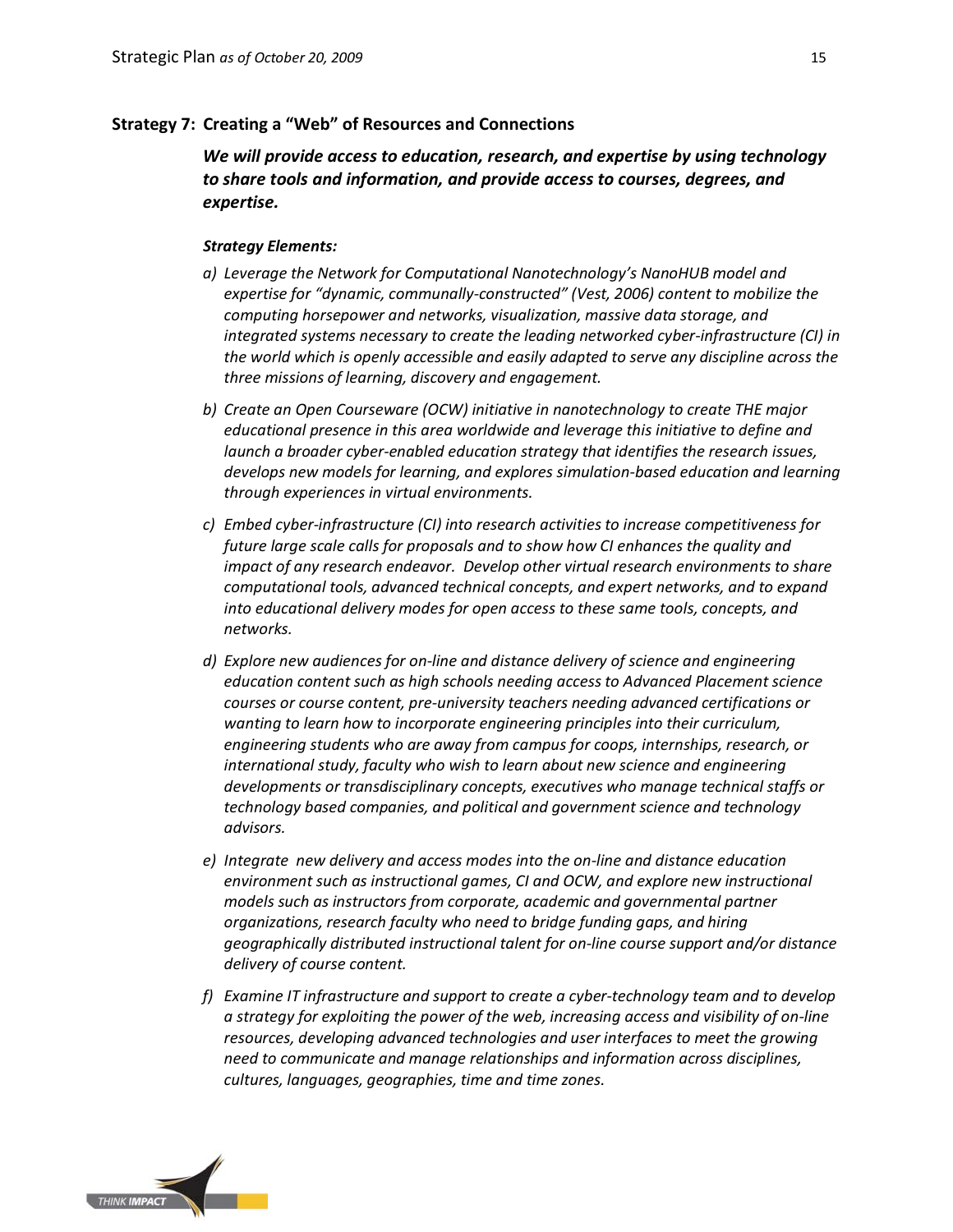#### **Strategy 8: Making a Difference in the World**

## *We will engage students, faculty, staff, and a range of partners to learn about and address the complex, systemic problems that challenge global citizens.*

- *a) Develop integrated research and learning teams that incorporate principles of service learning, multidiscipline/multifunction talent, scientific inquiry, engineering design, social science implications, complex partnerships and local activism to translate knowledge and technology solutions to problems in underprivileged and developing areas of the nation and world.*
- *b) Expand Engineering Projects in Community Service (EPICS) to include more global partners and projects and incorporate EPICs style practices and procedures into the complex global design teams noted above so project transfer as teams migrate and transform is smooth and progress is sustained over time.*
- *c) Leverage the significant cadre of faculty and professionals throughout the Engineering disciplines and Signature Areas and across campus in other colleges and Discovery Park where Purdue's wealth of expertise spans the broad areas affecting the developing world such as Water, Health, Food, Energy, Environment, and Education, where recent investment in facilities creates unparalleled capabilities to support large scale distributed teams, and whose networks of influence span the globe.*
- *d) Emphasize the interdependence of disciplines, technologies, economies, cultures, and environment by exposing teams to a range of expertise and engaging in dialogue on a broad range of topics that affect their process, decisions, and outcomes.*
- *e) Improve student and faculty mobility and technology-enhanced communications and networking, and provide multi-mode access to tools, cultural resources, shared team resources and information, etc. so language, geography and time zone differences can be effectively bridged making global teams more effective and productive.*
- *f) Capitalize on the rich network of alumni and industry partners to establish and nurture new relationships with local governments, schools, communities, etc. and create mechanisms to track and maintain important relationship and local information.*

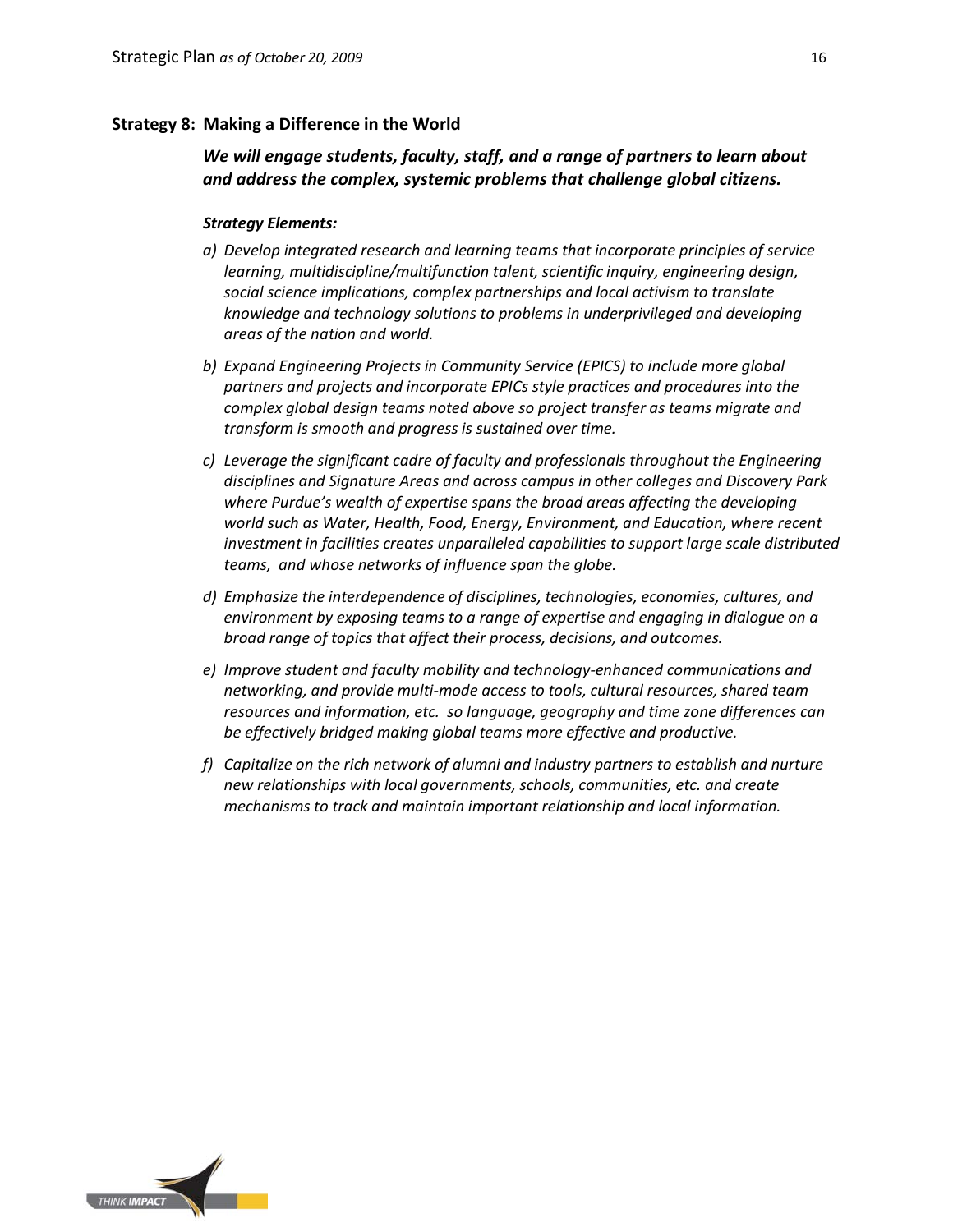# **Creating 21st Century Impact**

*"Never doubt that a small group of thoughtful committed people can change the world; indeed it's the only thing that ever has."* 

*Margaret Mead*

## *Catalyst for Change*

Our plan will lead the way as we transform engineering education and research to meet the needs of the innovation economy of the 21st century.

The Purdue Engineering strategic plan is bold and assertive, committing us to lead in engineering education; deepen our research capabilities and grow creative discovery; inspire action and innovation by our faculty, staff, students, and alumni; and focus on quality and flexibility while managing change. It cannot be done alone, but must be done in collaboration with others across our university and with our academic, institutional, industrial, and government partners; our state legislators and citizenry; and our friends worldwide.

We will succeed, because our culture embraces creativity, innovation, and risk taking, and because our people, our greatest asset, lead with passion, energy and vision.

We will know we have reached our goals, because we will all – faculty, staff, and students – thrive in an environment that values diversity, a global perspective, and limitless ideas borne of the richness of multiple viewpoints.

The world will benefit from the contributions of our people who are engaged, concerned global citizens driven to make a difference.

Today we are launching the revolution. We hope you will share in the adventure.

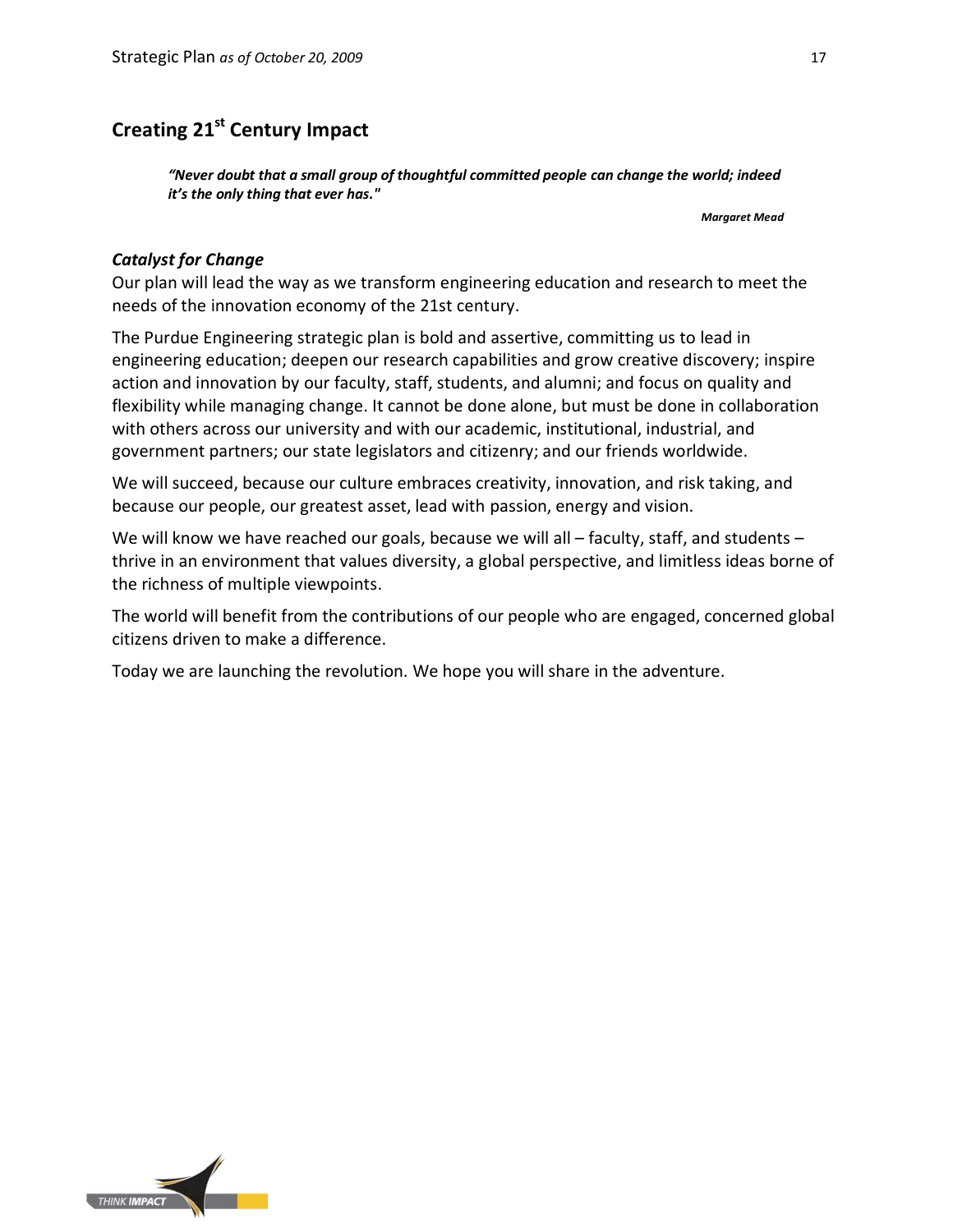# **Plan Execution**

The execution plan will turn dreams and ideals to actions and aspirations for impact and preeminence to reality. To this end, the college has identified ten Key Strategy Areas and Engineering Leadership Team members to serve as Strategy Area Champions. The Strategic Actions under each Key Strategy Area will be defined and driven by Stakeholder Teams under the leadership of Team Captains.

The Champions are accountable to the Dean of Engineering and serve the Stakeholder Teams by managing the resources allocated for team support, addressing organizational hurdles as they are identified, providing relevant data and administrative support, and reporting to and interfacing with the Engineering Leadership Team on progress, proposals, and concerns. The Champions will organize and facilitate the Steering Committee for their respective Key Strategy Areas. The Steering Committees will be comprised of representatives from the Engineering Advisory Council and the Stakeholder Team Captains for each underlying Strategic Action.

Team Captains will be faculty and/or staff members from the College. Team composition will include faculty, staff and students as well as other stakeholders from inside or outside Purdue including alumni, parents, faculty and/or students from other Purdue colleges or other Universities, and industry and government representatives. All Captains and Team members will be selected based on their passion for the initiative and commitment to advancing the strategic plan.

Teams will define the initiative purpose, identify the objectives, milestones, timelines, and resource implications (people, money, space), and recommend specific success measures and targets. Additionally, teams will research and evaluate the competitive/collaborative environment, capture insights from non-traditional activities and audiences, recommend ways we can achieve efficiencies and/or reduce or eliminate lower value activities so we can increase or add high value efforts, and identify creative avenues to accomplish our goals and differentiate Purdue as the leader in each of the initiatives and key investment areas. Finally, each member will be responsible for identifying other internal and external stakeholders who are most likely to share their passion and contribute effort and/or resources to the initiative.

#### **Key Strategy Areas**

#### *I. Faculty of 2020*

*Steering Committee - ELT Champions (Bernie Engel, Klod Kokini); EAC members (Esin Gulari); Team Captains for Actions below*

#### *Strategic Actions:*

- a. Alignment of professional development with the ideals of the Purdue Engineer of 2020 and the evolving scope of the college (*Team Captains: Suresh Garimella, Jim Litster, Karl Smith)*
- b. Alignment of criteria and processes for hiring and Promotion & Tenure with the evolving scope of the college and its Leadership Values (*Team Captains: Kathleen Howell, Tim Sands)*

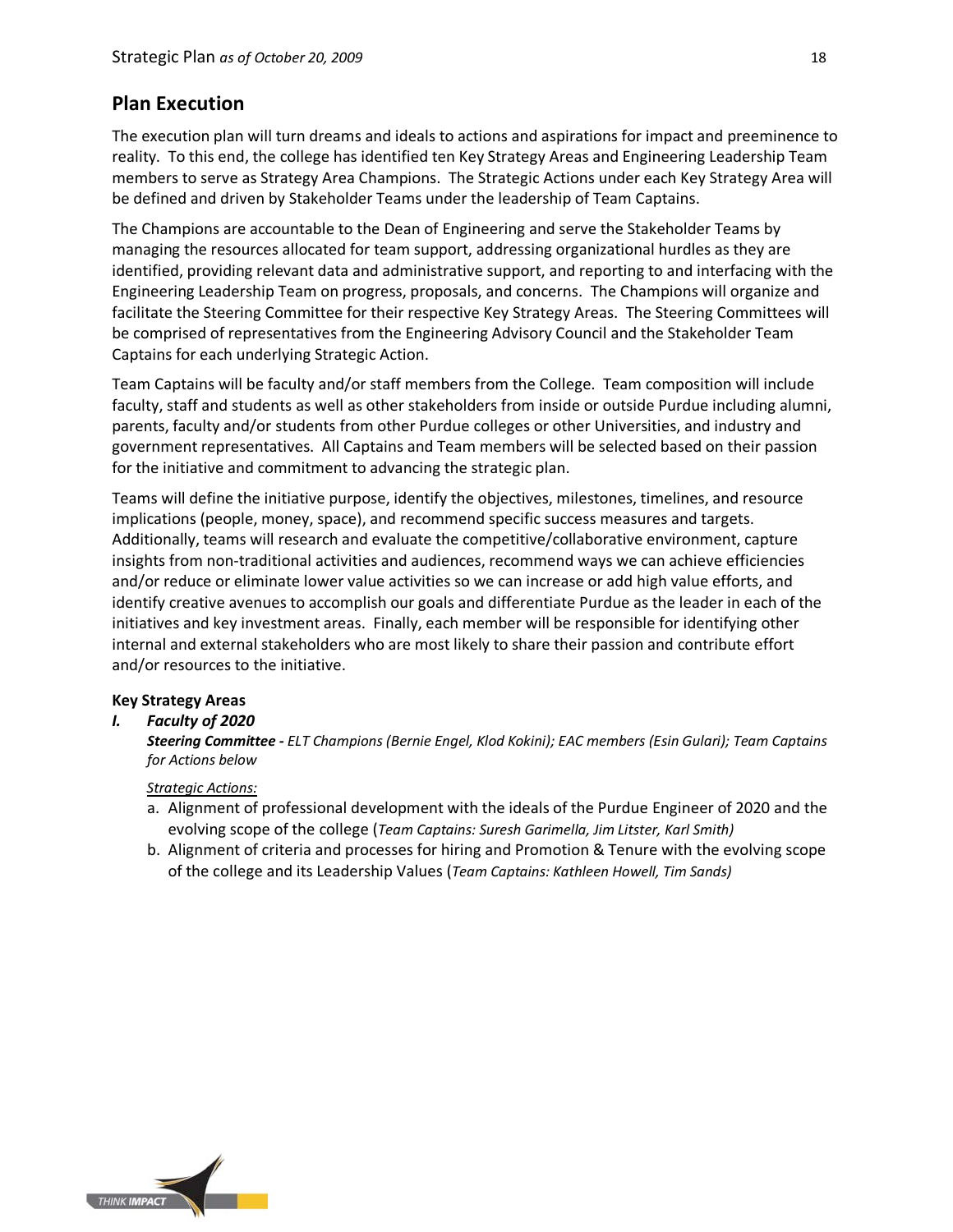#### *II. The Research Enterprise*

*Steering Committee - ELT Champions (Ragu Balakrishnan, Joe Pekny, Arvind Varma); EAC members (Rita Colwell, Sigmar Wittig); Team Captains for Actions below*

#### *Strategic Actions:*

- a. Alignment of people, resources, and processes to double research (over six years) and meet the unique needs of the lifecycle stages of an evolving and expanding research program (*Team Captains: Joerg Appenzeller , Monika Ivantysynova)*
- b. Address Global Challenges and establish System of Systems Institute (*Team Captains: Doug Adams, Srinivas Peeta, Yuehwern Yih)*

#### Initial focal areas include

- i. Health Systems (*Focal Leaders: Charlie Bouman, Rex Reklaitis)*
- ii. Space Systems (*Focal Leaders: Bill Crossley, Dan DeLaurentis)*
- iii. Energy Systems (*Focal Leaders: Jay Gore, Joe Pekny)*

#### *III. Students of 2020*

*Steering Committee - ELT Champions (Audeen Fentiman, Dale Harris, Mike Harris); EAC members (Gary Gabriele, Chris Privon); Team Captains for Actions below*

#### *Strategic Actions:*

- a. The Purdue Engineer of 2020 Curriculum (*Team Captains: Diane Beaudoin, Peter Meckl)*
- b. Defining the role of Engineering in pre-university education (*Team Captains: Bill Oakes, Johannes Strobel)*
- c. Professional Masters (*Team Captains: R.S. Govindaraju, Dale Harris)*
- d. Hybrid PhD (*Team Captains: Monica Cox, Hong Tan)*

#### *IV. Learning Environment*

*Steering Committee - ELT Champions (Kathy Banks, Teri Reed-Rhoads); EAC members (Jane Daniels, Deb Grubbe); Team Captains for Actions below*

#### *Strategic Actions:*

- a. Alignment of recruiting metrics and student support services with evolving scope of the college and ideals of the Purdue Engineer of 2020 (*Team Captains: Virginia Booth-Gleghorn, Elliott Slamovich)*
- b. Developing Effective and Passionate Teachers (*Team Captains: Steve Beaudoin, Phil Wankat)*

#### *V. Development of a Leadership Culture*

*Steering Committee - ELT Champions (Keith Bowman, Vince Bralts, Matt Ohland); EAC members (Kathy Kilmer, Sarah Rajala); Team Captains for Actions below*

#### *Strategic Actions:*

- a. Progressive Faculty Leadership Development (*Team Captains: Jayathi Murthy, Marika Santagata)*
- b. Connect student leadership development with the Purdue Engineer of 2020 curriculum (*Team Captains: Jean Paul Allain, Beth Holloway)*
- c. Alignment of Staff hiring, professional and leadership development, and career advancement with the evolving scope of the college and its Leadership Values (*Team Captains: Dan Leaird, Deanna McMillan)*
- d. 360° Review and Ombuds Program (*Team Captains: Linda Davis, John Sullivan)*
- e. Diversity Recruiting, Retention, and Partnership Development (*Team Captains: Dulcy Abraham, David Bowker)*

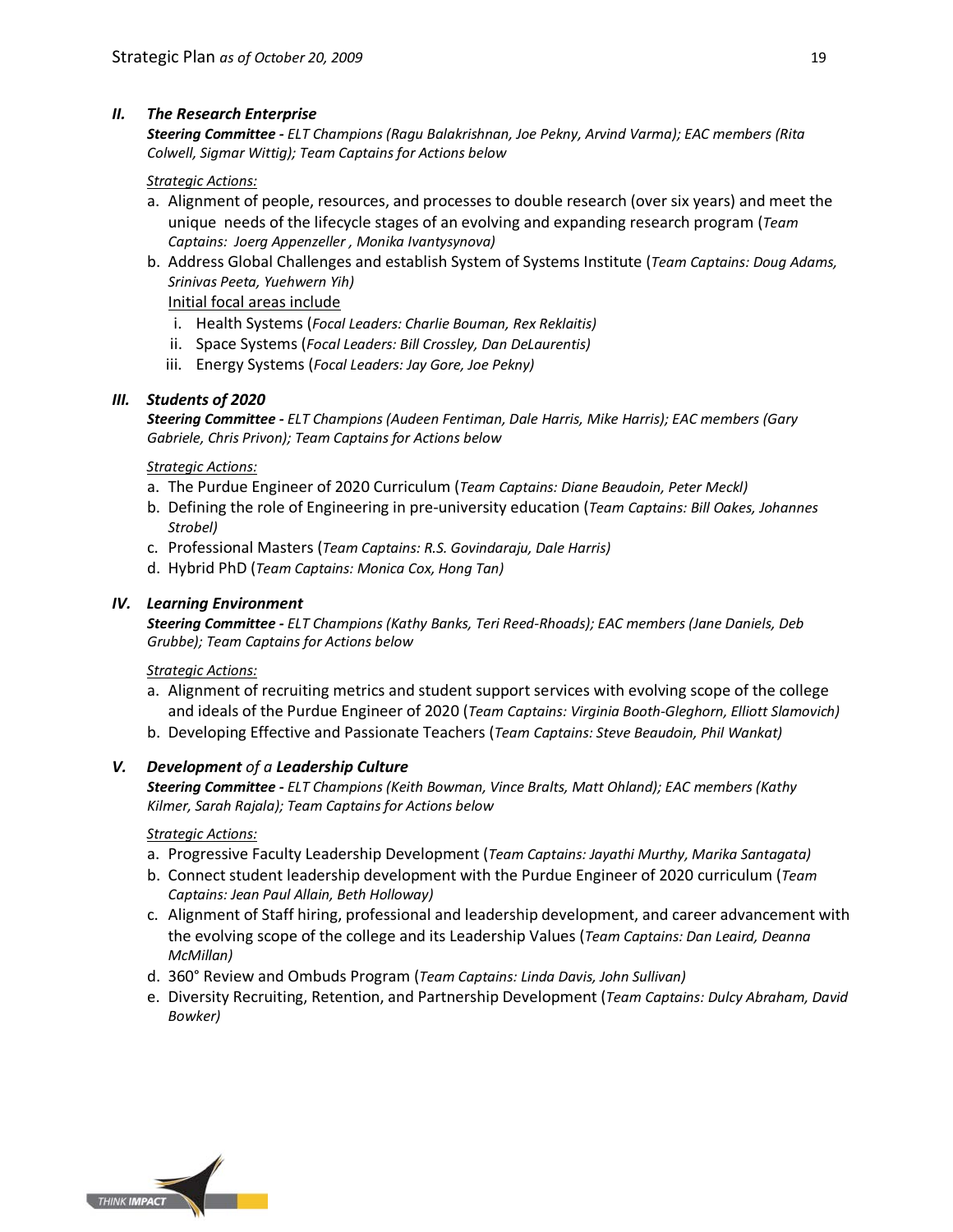#### *VI. Creativity and Risk Taking*

*Steering Committee - ELT Champions (Jim Cooper, Inez Hua, George Wodicka); EAC members (Emily Liggett); Team Captains for Actions below*

#### *Strategic Actions:*

- a. Skunkworks, Innovation Institute (*Team Captains: Barrett Caldwell, Joe Sinfield)*
- b. Creativity Development (*Team Captains: Carol Handwerker, Karthik Ramani)*
- c. Technology Ethics, Global Impact, and Policy Think Tank (*Team Captains: David Radcliffe, Kumares Sinha, C.T. Sun)*

#### *VII. Virtual Reach*

*Steering Committee - ELT Champions (David Carmichael, Rwitti Roy, Tom Shih); EAC members (Sandy Postel); Team Captains for Actions below*

#### *Strategic Actions:*

- a. HUBzero development (*Team Captains: Ashlie Martini, Alejandro Strachan)*
- b. Engineering Professional Education satellite facilities and program innovation (*Team Captains: Chuck Krousgrill, Richard Liu)*
- c. Creating a powerful web presence (*Team Captains: Brian Brinegar, David Ebert)*
- d. IT integration and evolution (*Team Captains: Ed Delp, Sundeep Rao)*

#### *VIII. Global Portfolio*

*Steering Committee - ELT Champions (Melba Crawford, Rabi Mohtar, John Sutherland); EAC members (Juan Ernesto de Bedout, Joe Schoendorf); Team Captains for Actions below*

#### *Strategic Actions:*

- a. International student experience including service learning (EPICS), COOP/Internships, undergraduate research (SURF), Global Design, and Global Minor (*Team Captains: Bill Anderson, George Chiu, Eckhard Groll, Dimitrios Peroulis)*
- b. Global Engagement (*Team Captains: Shimon Nof, Arvind Raman)*
- c. International Faculty Exchanges and Internships (*Team Captains: Kaushik Roy, Gudrun Schmidt)*
- d. International visibility and partnerships (*Team Captains: Tim Fisher, Kinam Park)*

#### *IX. Long Range Resource Planning*

*Steering Committee - ELT Champions (Ahmed Hassanein, Chris Martin, Amy Noah); EAC members (Harold Force, Chris Maziar); Team Captains for Actions below*

*Strategic Actions:* (*Team Captains: Robert Frosch - Finance, Patricia Davies - Facilities, Andy Weiner - Staffing)* a. Financial modeling

- b. Facilities development
- c. Staffing

#### *X. Assessing and Achieving*

*Steering Committee - ELT Champions (Mark Hastak, Dan Hirleman); EAC members (Gary Cummings, Kirk Law); Team Captains for Actions below*

#### *Strategic Actions:*

- a. Engaging and empowering faculty, staff, students, alumni, industry, and other critical stakeholders *(Team Co-captains: J. Allebach)*
- b. Inviting external review teams to assess our performance in research and teaching *(Team Co-captains: M. Ladisch, D. Ramkrishna)*
- c. Setting bold goals for internal and external measures of success (*Team Captains: Jerry Woodall)*

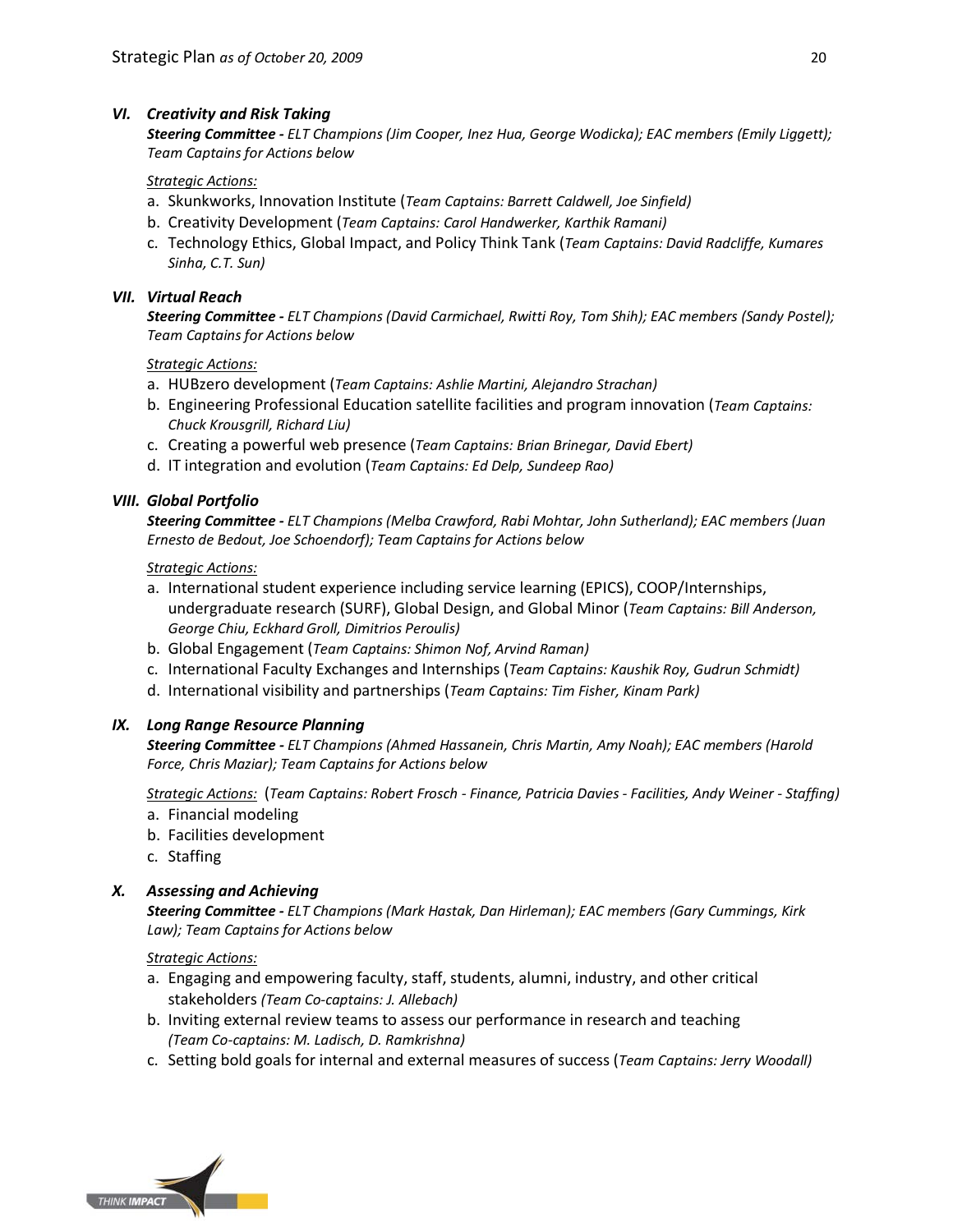# **Measuring Impact** *(metrics under development)*

We will measure ourselves against the top performers in the US and internationally to understand how we stack up and how we differentiate.

|                        | Discovery<br>Indicators                                                                                                                                                                                                                                                                                                                                                                                                                                                                             | Learning Indicators                                                                                                                            | Engagement<br><b>Indicators</b>                                                                                                                                                                                         | <b>Diversity Indicators</b>                                                                                   | Resource<br>Indicators                                                          | Alignment<br>Indicators                                                                                                                                                                                                                                                                                                            |
|------------------------|-----------------------------------------------------------------------------------------------------------------------------------------------------------------------------------------------------------------------------------------------------------------------------------------------------------------------------------------------------------------------------------------------------------------------------------------------------------------------------------------------------|------------------------------------------------------------------------------------------------------------------------------------------------|-------------------------------------------------------------------------------------------------------------------------------------------------------------------------------------------------------------------------|---------------------------------------------------------------------------------------------------------------|---------------------------------------------------------------------------------|------------------------------------------------------------------------------------------------------------------------------------------------------------------------------------------------------------------------------------------------------------------------------------------------------------------------------------|
| Societal Impact        | <b>Demand indicator</b><br>e.g. citations per<br>faculty; citations per<br>paper?                                                                                                                                                                                                                                                                                                                                                                                                                   | Demand indicator<br>e.g. growth in apps,<br>rise in yield %;<br>increase in % of<br>entering students<br>who indicated PU<br>was first choice? | Demand indicator??                                                                                                                                                                                                      | Rankings by<br>diversity serving<br>publications:<br><b>Hispanic Business</b><br>Sept $2008 = 2$<br>Target: 1 | Growth in<br>endowment                                                          |                                                                                                                                                                                                                                                                                                                                    |
| Impact of<br>Graduates | Increase in % PhD<br>graduates hired as<br>faculty and post<br>docs                                                                                                                                                                                                                                                                                                                                                                                                                                 | Distribution trends of<br>graduates among<br>job types and<br>industry types/sizes                                                             | <b>US News Employer</b><br><b>Reputation Ranking</b><br>Mar 2008 = $7(4.3)$<br>Target: Top 1<br><b>Top Performers:</b><br><b>MIT</b> (4.8)<br>Stanford (4.7)<br>Berkeley (4.6)<br>CalTech (4.6)                         | Demographic trend<br>of graduates by<br>discipline/program<br>vs national                                     | $#$ qifts >\$10M<br>Increase in % alumni<br>donors                              |                                                                                                                                                                                                                                                                                                                                    |
| Research<br>Impact     | Rank US News<br>Graduate Pgm<br>Aug 2008<br>Overall $= 15$<br>Target: Top 5<br><b>Top Performers:</b><br><b>MIT</b><br><b>Stanford</b><br><b>Berkeley</b><br>Rank Academic<br>Analytics Faculty<br>Productivity<br>2007<br>Overall $=$ <25<br>Target: Top 15<br><b>Top Performers:</b><br><b>UC San Francisco</b><br>CalTech<br><b>UNC Chapel Hill</b><br>$2 \text{ areas} = \text{Top} 10$<br>Electrical Eng. (10)<br>Computational<br>Science & Eng. (6)<br><b>Target: All Areas in</b><br>Top 10 | Growth in U-G<br>research participants<br>PhD grads/faculty                                                                                    | Shanghai Jiao Tong<br>$Oct 2008 = 17$<br>Target: Top 10<br><b>Top Performers:</b><br><b>MIT</b><br><b>Stanford</b><br><b>UIUC</b><br>Increase in<br>Intellectual Property<br>licenses, patents, or<br>commercialization | Growth in diversity<br>serving institutional<br>research partners                                             | Rank of NSF<br>Engineering<br>research<br>expenditures                          | Rank Peer<br><b>Reputation US News</b><br>Graduate Program<br>Mar $2008 = 11(4.1)$<br>Target: 5 (4.6)<br><b>Top Performers:</b><br>MIT(4.9)<br>Stanford (4.8)<br>Berkeley (4.8)<br>CalTech (4.7)<br>Growth in number of<br>large scale centers &<br>institutes<br>( > \$25M)                                                       |
| Global Reach           | Growth in Intl<br>research projects                                                                                                                                                                                                                                                                                                                                                                                                                                                                 | Growth in student<br>and faculty<br>participants                                                                                               | Growth in<br>international<br>partners and<br>partnerships                                                                                                                                                              | Demographic trend<br>of student and<br>faculty participants                                                   | Growth in giving for<br>Intl activities<br>Growth in % of Intl<br>alumni donors | World University<br>Eng./Tech.<br>Rankings:<br>Times of London<br><b>Higher Education</b><br>$Oct 2008 = 33$<br>Target: Top 15<br><b>Top Performers:</b><br><b>MIT (1)</b><br>Cambridge (5)<br>Tokyo (9)<br>Toronto (10)<br>Nat'l Univ.<br>Singapore (11)<br>Tsinghua (12)<br>ETH Zurich (13)<br>Growth in Intl<br>Research Awards |

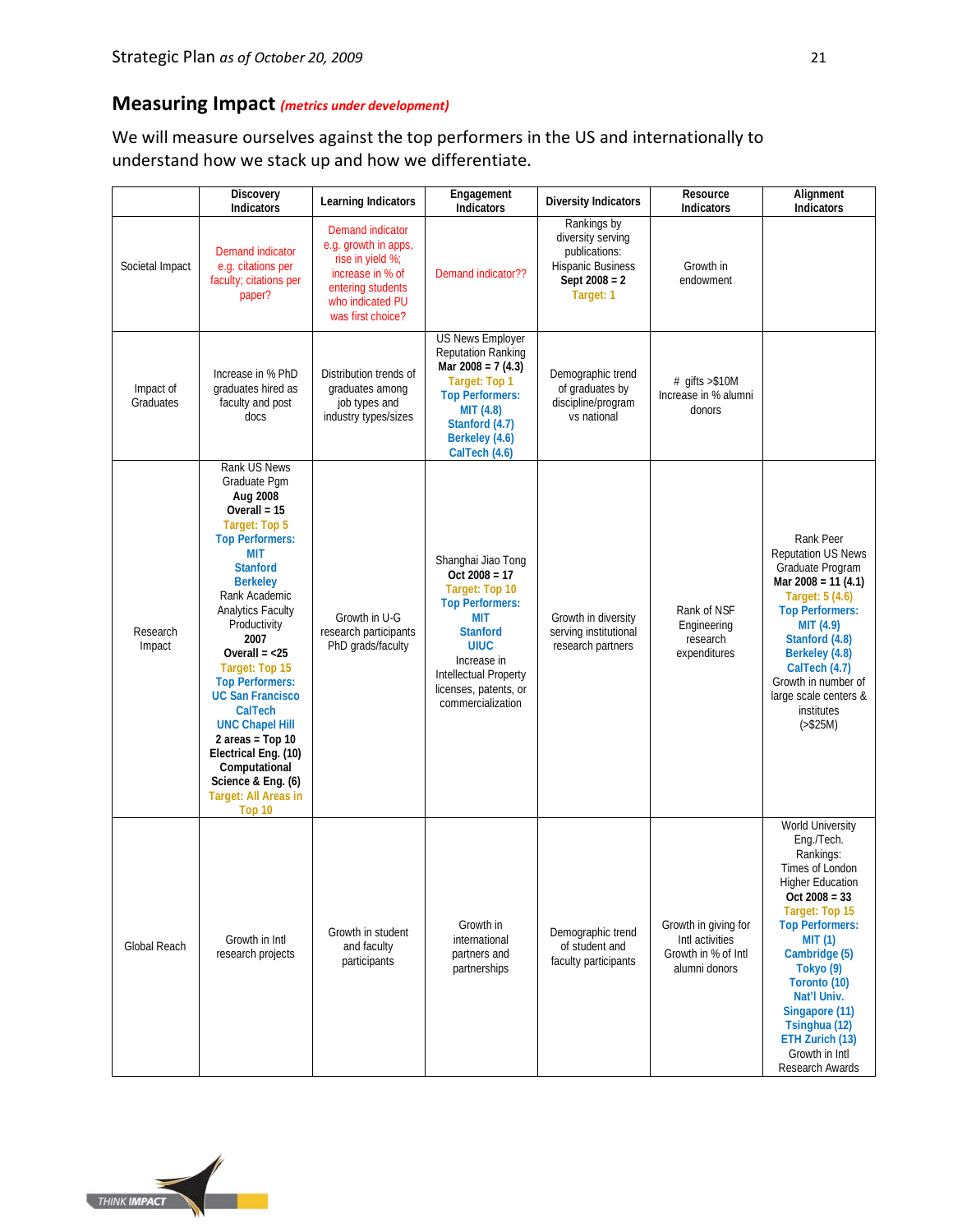# **Measuring Impact CONTINUED**

|                                                | Discovery<br>Indicators                                                                                                                     | Learning Indicators                                                                                                                                                                                                                                                                                                                                             | Engagement<br>Indicators                                                                                     | <b>Diversity Indicators</b>                                                                                                       | Resource<br>Indicators                                                              | Alignment<br>Indicators                                                                                                                                                                                          |
|------------------------------------------------|---------------------------------------------------------------------------------------------------------------------------------------------|-----------------------------------------------------------------------------------------------------------------------------------------------------------------------------------------------------------------------------------------------------------------------------------------------------------------------------------------------------------------|--------------------------------------------------------------------------------------------------------------|-----------------------------------------------------------------------------------------------------------------------------------|-------------------------------------------------------------------------------------|------------------------------------------------------------------------------------------------------------------------------------------------------------------------------------------------------------------|
| Academic<br>Reach                              |                                                                                                                                             | Rank US News U-G<br>Aug 2008<br>Overall = $9$<br>Target: Top 5<br><b>Top Performers:</b><br><b>MIT</b><br><b>Stanford</b><br><b>Berkeley</b><br>$3 \text{ areas} = \text{Top } 5$<br>AAE (4)<br>ABE (5)<br>IE $(3)$<br><b>Target: All Areas</b><br>Top 5<br><b>Top Performers:</b><br>MIT (9 areas)<br>Berkeley (9 areas)<br>UIUC (7 areas)<br>GaTech (6 areas) |                                                                                                              | Demographic trend<br>of pre- and post-<br>university<br>participants                                                              |                                                                                     |                                                                                                                                                                                                                  |
| Virtual Reach                                  | Growth in usage<br>statistics of virtual<br>research tools                                                                                  | Growth in usage<br>statistics of virtual<br>educational tools                                                                                                                                                                                                                                                                                                   | Growth in number of<br><b>HUBs</b>                                                                           | Demographic trend<br>of EPE students and<br>HUB users                                                                             |                                                                                     |                                                                                                                                                                                                                  |
| Multidiscipline<br>& Multicultural<br>Richness |                                                                                                                                             |                                                                                                                                                                                                                                                                                                                                                                 | Growth in number of<br>diversity serving<br>partners                                                         | Demographic trends<br>of faculty, staff,<br>students by<br>discipline/program<br>vs national                                      |                                                                                     |                                                                                                                                                                                                                  |
| Creative<br><b>Richness</b>                    |                                                                                                                                             |                                                                                                                                                                                                                                                                                                                                                                 |                                                                                                              |                                                                                                                                   |                                                                                     | Improvement in<br>Creativity Index as<br>measured by<br>baseline and<br>biennial surveys                                                                                                                         |
| Quality of Life                                | Improvement in<br>Overall Climate<br>Quality & Work<br>Experience by<br>faculty group as<br>measured by<br>baseline and<br>biennial surveys | Improvement in<br>Climate Quality and<br>Learning<br>Experience<br>as measured by<br>baseline and<br>biennial surveys                                                                                                                                                                                                                                           | Improvement in<br><b>Overall Partner</b><br>Experience as<br>measured by<br>baseline and<br>biennial surveys | Improvement in<br><b>Overall Climate</b><br>Quality by<br>demographic group<br>as measured by<br>baseline and<br>biennial surveys | Top 10 percentile of<br>Big Ten Plus faculty<br>and ASEE grad staff<br>compensation | Improvement in:<br>Inspired Leadership;<br>Unique Culture;<br>Focus on Growing<br>Talent:<br>Strong Sense of<br>Accountability;<br>Aligned HR<br>Practices &<br><b>Excellent Execution</b><br>by fac, staff, stu |

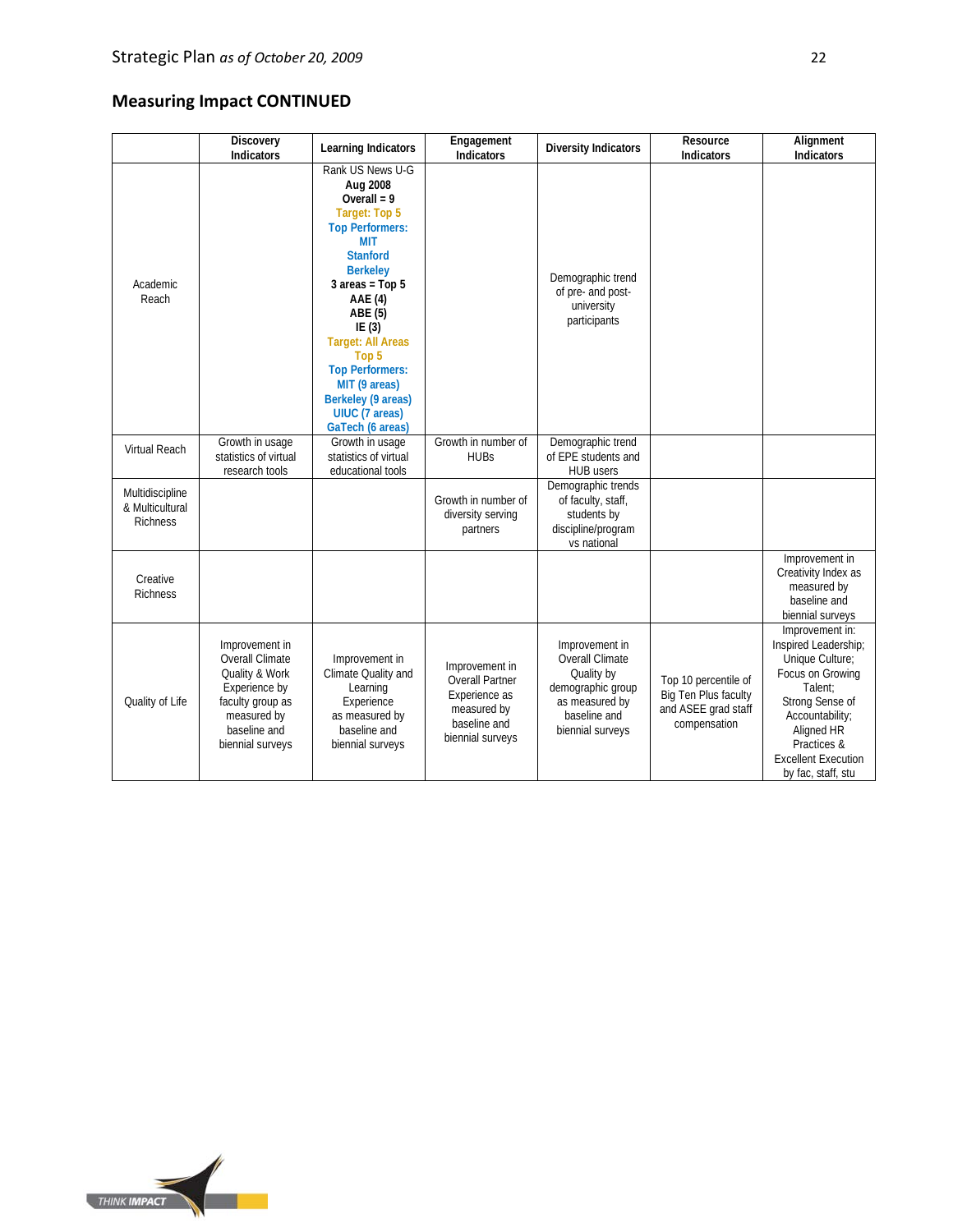# **Resourcing the Plan**

#### *Advancement*

Private fundraising is our most flexible source of new investment. We anticipate raising funds in the following categories.

Access and Success Campaign Creativity and Discovery Leadership Development Innovative Learning Environments Global Initiatives **Other** 

## *Sponsored Programs*

Both the University and the College have set goals of doubling research expenditures over the next six years, which suggests an annual growth rate of ~15% per year for the College.

#### *Reallocation*

To support the strategies outlined in this plan we will reallocate 2% of General Funds and align our discretionary expenditures to support our highest priorities.

#### *Cost Management*

As a Land Grant institution supported by the State of Indiana, we recognize our obligation to the state's citizens to provide affordable education and stewardship of the funds entrusted to us for this purpose. The College will search for implementable cost efficiency measures in all its operations, including improvements to policies and procedures, provision of required services, and cost effective improvements to infrastructure. These efforts will be on-going; performed in a culture of continuous improvement.

#### *State Assistance*

With the assistance of the university's Office of Government Relations, we will develop a long range plan for state assistance that supports our key investment areas and continued implementation of our facilities plan and development of our evolving degree and research programs.

#### *University Leverage*

We will work with the University to share investment in and fund development for supporting common goals and strategies.

#### *Generated Fees*

We will continue to look for ways to generate new revenues to develop sustainability for new initiatives. Currently, the Engineering Professional Education Program is the only such cost center.

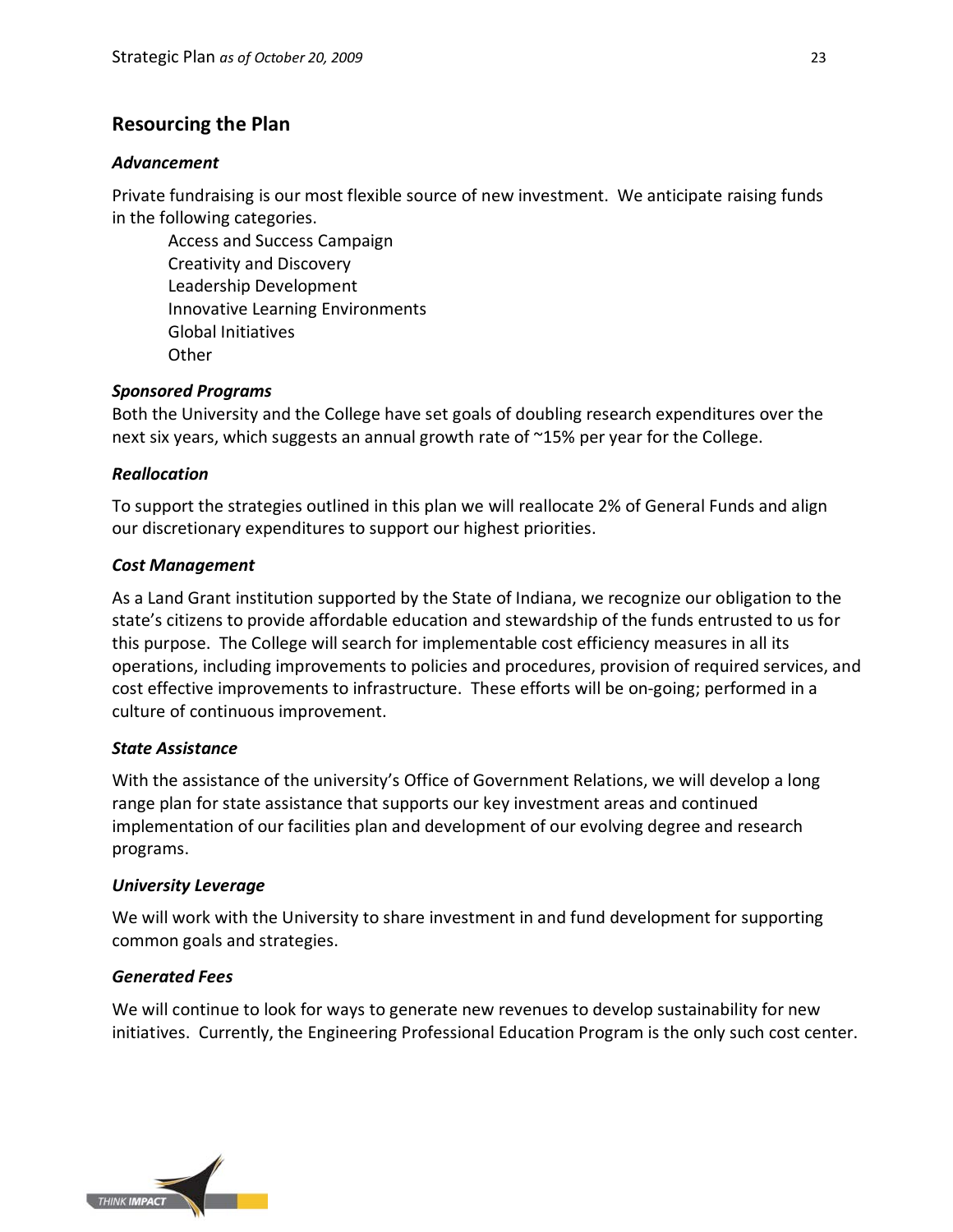# **The Engineering Leadership Team**

Chaired by the dean, the Engineering Leadership Team membership includes all school and division heads, the dean's cabinet, directors of the Global Engineering Program and the Engineering Professional Education Program, and the chairs of the dean's Faculty Advisory Committee and the Junior Faculty council.

#### *Current Membership*

#### **Leah H. Jamieson**

*Leadership Team Chair, John A. Edwardson Dean of Engineering, Ransburg Distinguished Professor of Electrical and Computer Engineering*

#### **Venkataramanan Balakrishnan**

*Associate Dean of Engineering for Research, Interim Head and Professor of Electrical and Computer Engineering*

#### **M. Katherine Banks**

*Bowen Engineering Head of Civil Engineering, Professor of Civil Engineering*

# **Keith Bowman**

*Head and Professor of Materials Engineering*

#### **Vincent Bralts**

*Associate Dean of Engineering for Resource Planning and Management, Professor of Agricultural and Biological Engineering*

# **David Carmichael**

*Director of Information Technology*

# **James Cooper**

*Chair of the Dean's Faculty Advisory Committee, Jai N. Gupta Professor of Electrical and Computer Engineering*

#### **Melba Crawford**

*Interim Associate Dean of Engineering for Research; Director Laboratory for Applications of Remote Sensing; Professor of Agronomy, Civil, and Electrical and Computer Engineering, Chair of Excellence in Earth Observation*

#### **Bernard Engel**

*Head and Professor of Agricultural and Biological Engineering*

#### **Audeen Fentiman**

*Associate Dean of Engineering for Graduate Education and Interdisciplinary Programs, Professor of Nuclear Engineering*

#### **Nancy Hannibal**

*Liaison to Purdue Marketing and Media, Assistant Vice President for Strategic Marketing and Research*

#### **Dale Harris**

*Executive Director of Engineering Professional Education, Professor of Engineering Education*

#### **Michael Harris**

*Associate Dean of Engineering for Undergraduate Education, Professor of Chemical Engineering*

#### **Makarand Hastak**

*Head of Construction Engineering and Management, Professor of Civil Engineering*

#### **E. Daniel Hirleman**

*William E. and Florence E. Perry Head of Mechanical Engineering, Professor of Mechanical Engineering*

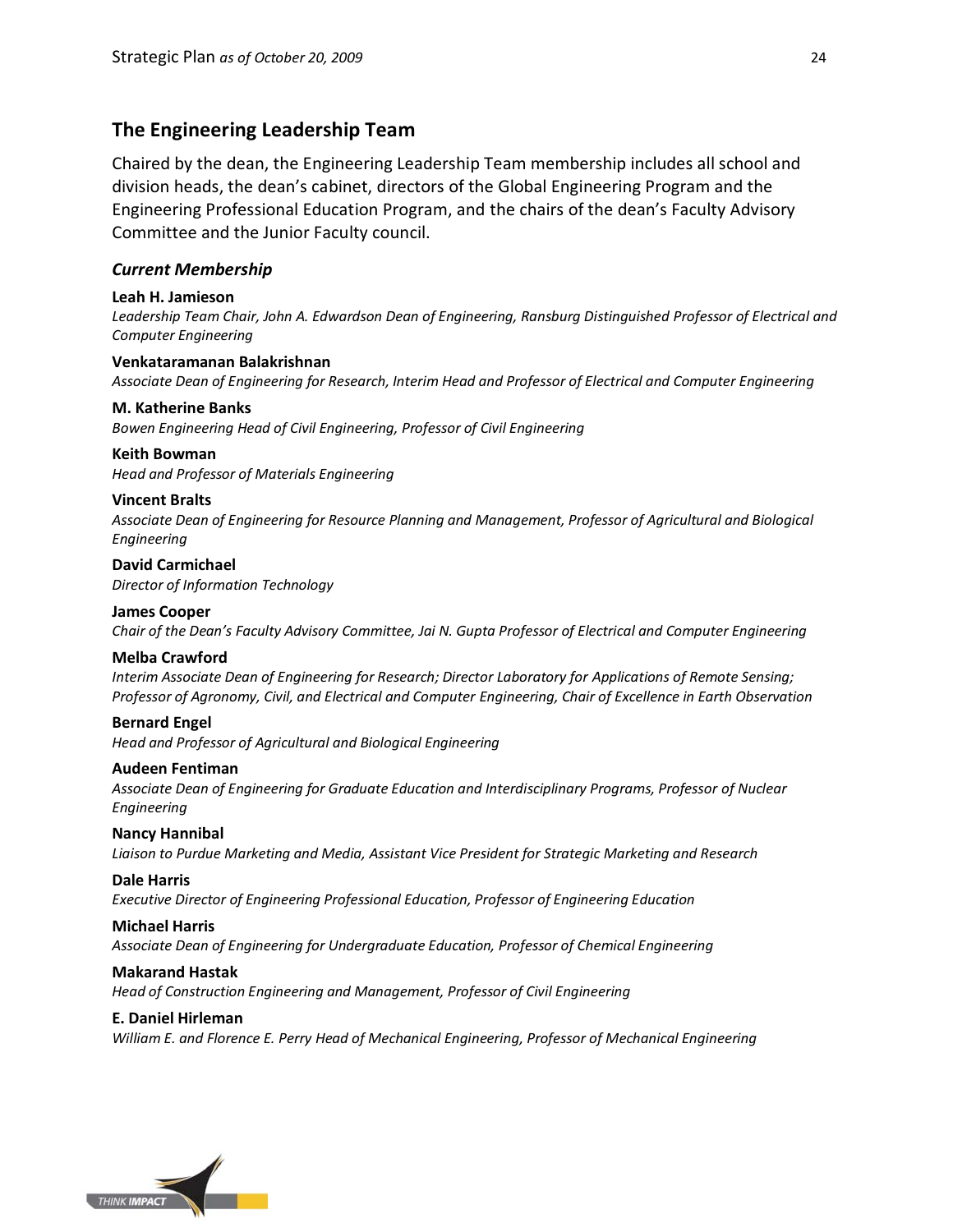#### **Klod Kokini**

*Associate Dean of Engineering for Academic Affairs, Professor of Mechanical Engineering*

**Christopher Martin** *Director of Financial Affairs*

**Rabi Mohtar** *Director of Global Engineering Programs, Professor of Agricultural and Biological Engineering*

**Amy Noah** *Director of Engineering Advancement*

**Matthew Ohland** *Chair of the Junior Faculty Council, Associate Professor of Engineering Education*

**Joseph Pekny**

*Interim Head of Industrial Engineering, Director of E-Enterprise Center, Professor of Chemical Engineering* **Carolyn Percifield**

*Director of Strategic Planning and Assessment*

#### **David Radcliffe**

*Interim Head of Engineering Education, Epistemology Professor of Engineering Education*

#### **Teri Reed-Rhoads**

*Assistant Dean of Engineering for Undergraduate Education, Associate Professor of Engineering Education*

## **Thomas Shih**

*Head and Professor of Aeronautics and Astronautics*

#### **John Sutherland**

*Head of Ecological and Environmental Engineering, Professor of Mechanical Engineering*

**Arvind Varma** *Head and R. Games Slayter Distinguished Professor of Chemical Engineering*

**Sharon Whitlock** *Administrative Director*

#### **George Wodicka**

*Head of Weldon School of Biomedical Engineering, Professor of Biomedical Engineering and Electrical and Computer Engineering*

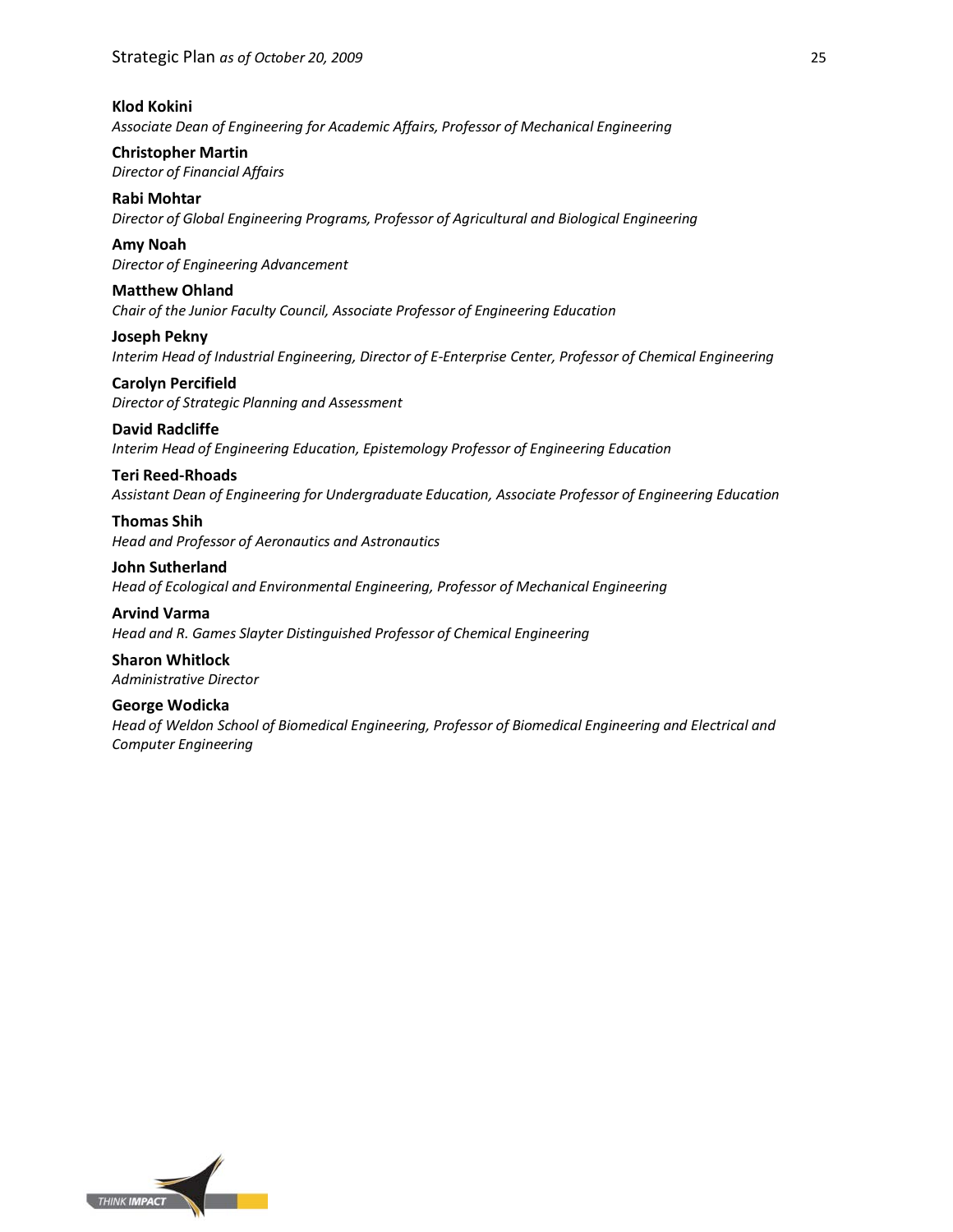# **The Engineering Advisory Council**

Chaired by a member appointed by the dean, the Engineering Advisory Council is comprised of executives from around the world and represents all types of enterprise including industry, government, not-for profits, and academia. Its purpose is to advise the dean and the Engineering Leadership Team on all matters of concern to the College.

#### *Current Membership*

**Juan Ernesto de Bedout** *Advisory Council Chair, President of Kimberly Clark Latin American Operations*

**Rita Colwell** *???*

**Gary Cummings** *Engineering Director, General Motors (Retired)*

#### **Jane Zimmer Daniels**

*Program Director of the Clare Booth Luce Fund, Luce Foundation*

**Ahmed Demyati** *Undergraduate Student representative, Bachelors candidate in Electrical and Computer Engineering*

**Gary Gabriele** *Dean of Engineering, Villanova University*

**Dana Gary** *Graduate Student representative, PhD Candidate in Chemical Engineering*

**Deborah Grubbe** *???*

**Esin Gulari** *Dean of Engineering and Science, Clemson University*

#### **Kathleen Howell**

*Hsu Lo Professor of Aeronautical & Astronautical Engineering*

#### **Kirk Law**

*Vice President, System Products engineering Netapp, Inc.*

**Emily Liggett** *Chief Executive Officer, Apexon, Inc.*

#### **Christine Maziar**

*Vice President and Associate Provost, University of Notre Dame*

#### **Sandra Postel**

*Vice President and General Manager, Boeing Production Strategy (Retired)*

**Chris Privon** *Vice President and General Manager, Hewlett-Packard Americas (Retired)*

**Arvind Raman** *Junior Faculty representative, Associate Professor of Mechanical Engineering*

#### **Joseph Schoendorf** *Executive Partner, Accel Partners*

**Sigmar Wittig**

*Chariman, Executive Board of the German Aerospace Center, Chairman of the European Space Agency Council*

#### **William Wulf**

*President Emeritus, National Academy of Engineering, AT&T Professor of Engineering and University Professor, Department of Computer Science, University of Virginia*